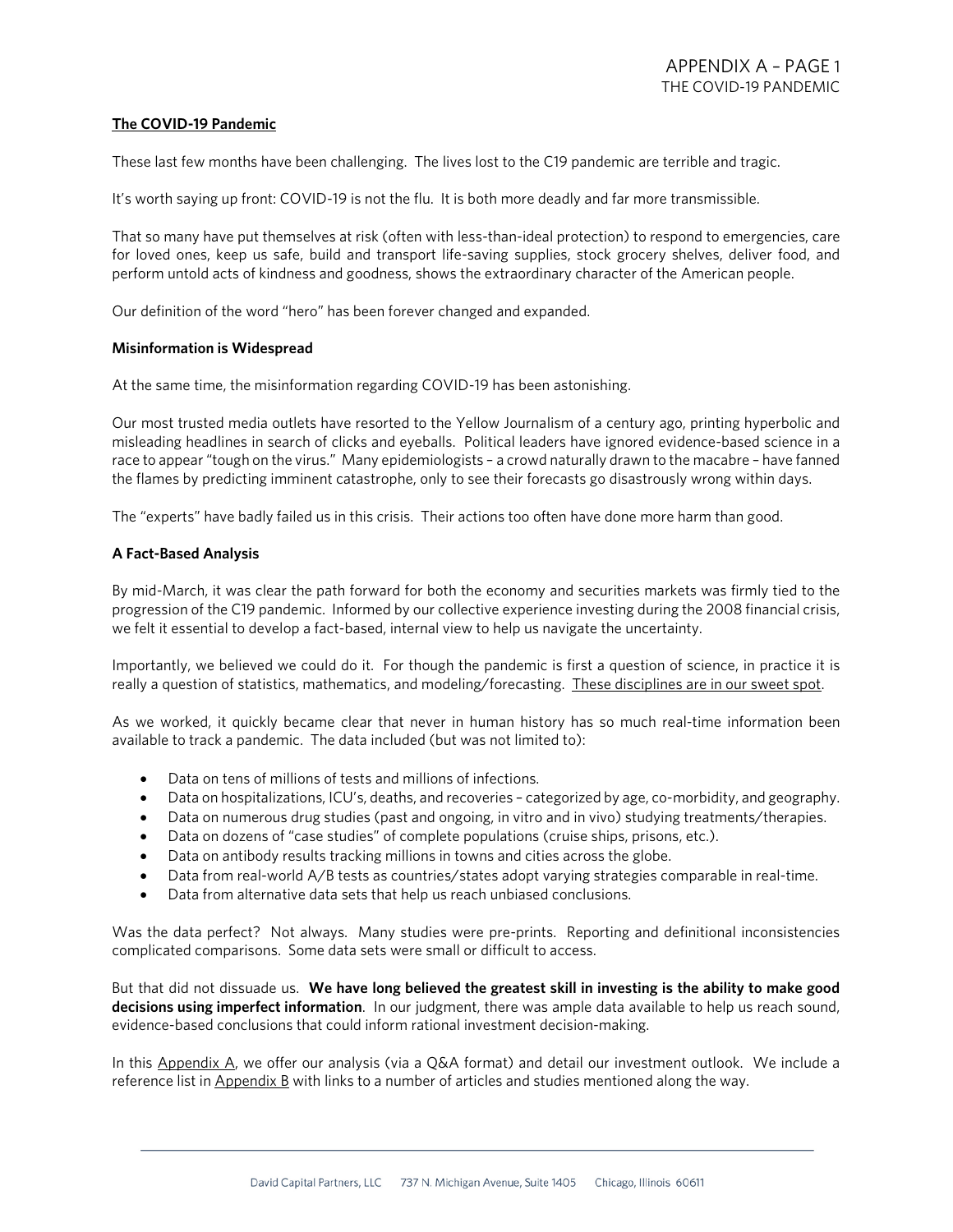#### **1. Before we begin, do you have any disclaimers to share?**

This analysis is not medical advice. Do not self-medicate. Please consult your doctor before taking any therapy.

This document is not an endorsement (or negative endorsement) of any politician or political entity.

Finally, events are moving quickly and we live in a moment of great uncertainty. This analysis relies on the bestavailable current information to reach logical conclusions. That said, we follow the data – and if the evidence changes, we reserve the right to change our views and positioning as well.

#### **2. Please describe your high-level thesis.**

We are optimistic the economy and asset prices are poised for a strong recovery.

Our thesis is in two parts. First, we believe the spread of C19 has likely peaked and is now in sustained decline. Second, we think governments and central banks will err on the side of doing "too much" rather than "too little" as they deliver record-setting stimulus, leading to robust economic growth as society re-opens.

To recapture this year's highs, the SPX and R2000 must climb +11% and +22%, respectively (from end of May). A successful re-opening of the economy paired with interest rates at zero, Fed asset purchases in the trillions, and fiscal stimulus at "whatever it takes," is a rocket-fueled blueprint for equity markets to surge even higher.

We see the greater risk today as being too short, not too long.

#### **3. Let's start with COVID-19. How has the pandemic peaked without a vaccine or herd immunity?**

Many believe the only two paths out of the pandemic are either (1) a vaccine or (2) "herd immunity."

We see this as a false choice. In fact, we believe the most likely outcome is a third and different path: that C19 has reached its "disease break point" in the US/Europe such that population-level spread is now in inexorable decline.

So let's discuss how outbreaks end.

First, a definition. What is "herd immunity"? A population reaches herd immunity when a sufficient percentage of its members have specific resistance (are "immune") such that the disease dies out. Specific resistance can be acquired either by recovering from the disease or via a vaccine.

The percentage required for herd immunity varies with a disease's contagiousness. To measure contagiousness, epidemiologists use the mathematical term R0 (pronounced "R-naught"). R0 is the theoretical number of people who contract an illness from each infected person, assuming no existing specific resistance in a population.

For influenza (the flu), which has an R0 between 1.5 and 1.8, the threshold for herd immunity might be 45-50%. For C19, which we think has an R0 of 2.5-3.0, the herd immunity threshold may be 60-65%. For measles, a highlyinfectious disease with an R0 in the teens, more than 95% must have specific resistance to reach herd immunity.

One fact about herd immunity, however, is too often glossed-over: the herd immunity calculation estimates the theoretical threshold at which it is mathematically inevitable the disease will go extinct.

That is a lofty goal. So lofty, in fact, that almost no disease ever achieves it. Why? Because in practice, spread of a given disease collapses far before a population ever reaches herd immunity.

A good example is the flu. Influenza mutates easily, so each year a new vaccine (a flu shot) is required which attempts to "guess" what the flu will look like that year. Sometimes it hits. Sometimes it misses.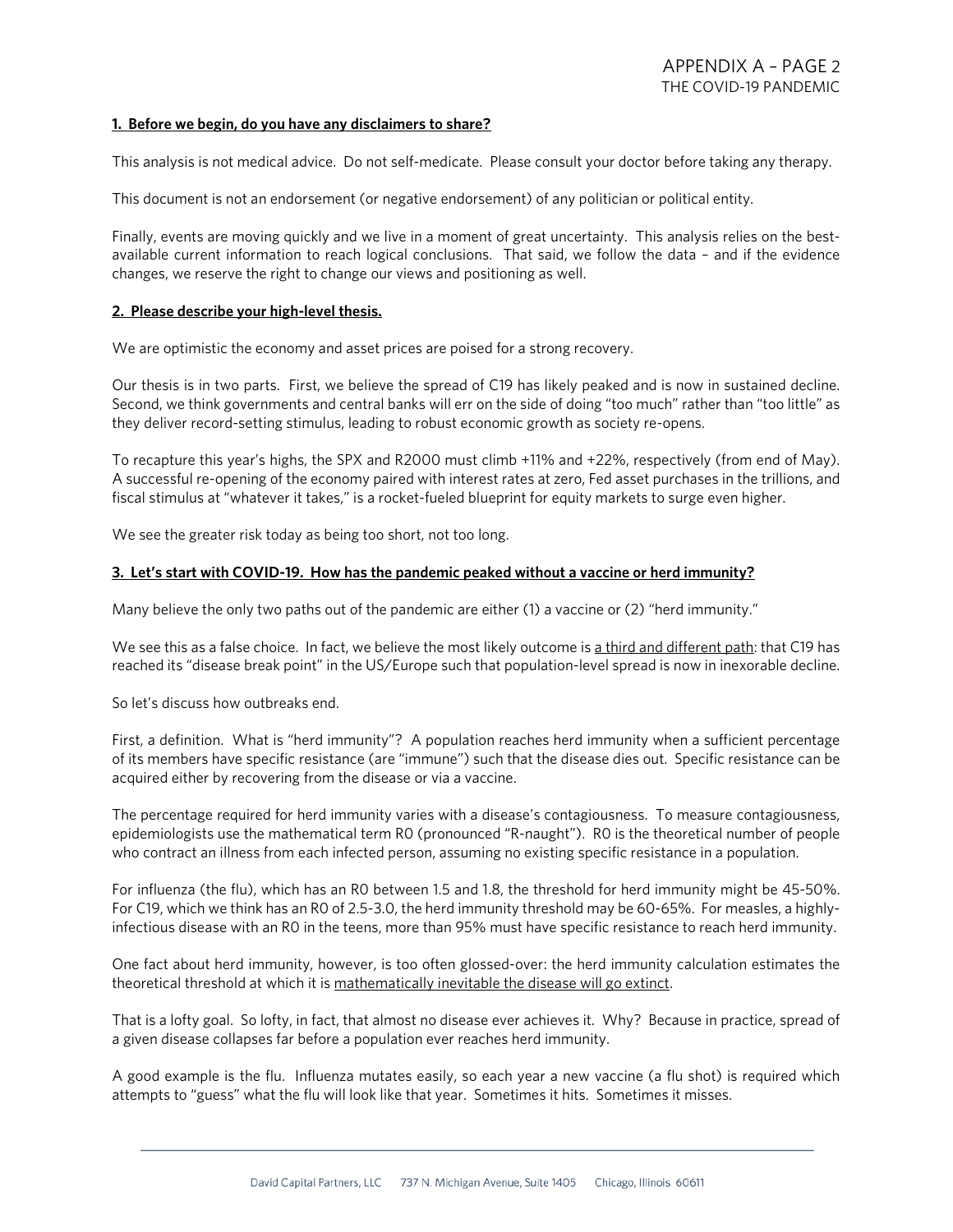But a curious thing happens when the flu shot misses. That year's strain of the flu explodes, gets a lot of people sick – and then spread of the strain collapses when around 10-15% of the population is infected. The seasonal flu never comes within spitting distance of reaching the 45-50% level required for herd immunity.

And this doesn't apply just to modern seasonal illnesses. The 20<sup>th</sup>-century's greatest pandemic (the Spanish Flu of 1918) probably had an R0 just above 2.0, so the herd immunity threshold was likely 55-60%. But historians estimate just 20% of people had been infected when the Spanish Flu's spread suddenly collapsed. Philadelphia saw peak deaths in mid-October 1918, but by mid-November the disease was effectively gone from the city. Spread of the Spanish Flu peaked and plunged in weeks, without ever reaching herd immunity.

So how do we explain this?

The answer: there is not one, but two levels of population "immunity" to consider.

First, **herd immunity**: the level of specific resistance in a population required for a disease to fully disappear.

Second, **the disease break point**: the level of specific resistance in a population at which spread of a disease collapses. The disease break point is generally one-third or less the threshold required for herd immunity.

The difference between the two can be understood with basic math. Herd immunity is a theoretical calculation. It relies on mathematical assumptions. For example, the herd immunity calculation assumes homogeneity of actors and outcomes: that infections, specific resistance, social graphs, and individual susceptibility are all equally distributed. If the R0 is 1.8, each infected person transmits the disease to exactly 1.8 people. If 1% of a population has specific resistance, then 1% of each person's social graph has specific resistance too.

The problem is obvious. These assumptions simply do not reflect the real world. Actors and outcomes are neither homogenous nor equally distributed. In fact, the opposite is true. Some people have highly-connected social graphs (once infected, they are likely to infect many more) while others have relatively few connections (and may not infect anyone else). Some sub-populations are highly vulnerable (e.g., nursing homes) while others are highly resistant (e.g., young people). Actors and outcomes are not equally distributed. They have tremendous variance.

The disease break point model uses graph theory to better explain how outbreaks evolve in practice. The model assumes actors and outcomes are not equally distributed – and in fact assumes they are concentrated in certain individuals and sub-populations. A node with a well-connected social graph is more likely to be infected early and to transmit the disease widely. Once recovered, however, the "immune" node becomes a dead-end for future disease spread. The system spikes and then collapses far quicker than a herd immunity model (a homogenous approximation model) would predict as these "super-spreaders" become "super-suppressors."

For COVID-19, the implications are powerful. If C19's R0 is 2.5-3.0 and its herd immunity threshold is 60-65%, then the disease break point would be only 15-20% specific resistance (a population's precise disease break point likely varies somewhat due to differences in susceptibility and social graphs).

Our research indicates Europe and the US reached this disease break point in March and April, respectively. We believe spread of COVID-19 in these geographies has peaked and is now in irrevocable, sustained decline.

The New Yorker recently published a memoir by a journalist who lived in Hong Kong during the 2003 SARS epidemic. The author wrote of his fear when the outbreak began, the isolation and social distancing, the gradual return to normal as the disease receded and "some internal calculation seemed to show the benefits of living our lives newly outweighed the risks," and his struggle to remember exactly when he stopped wearing a mask in public.

His story matches the science for how outbreaks end. It won't be a flip-the-switch moment. It won't be a declaration that we have a vaccine or that we've reached herd immunity. It will instead be a gradual realization that things are OK again, and we can finally, bit by bit, come out again into the light.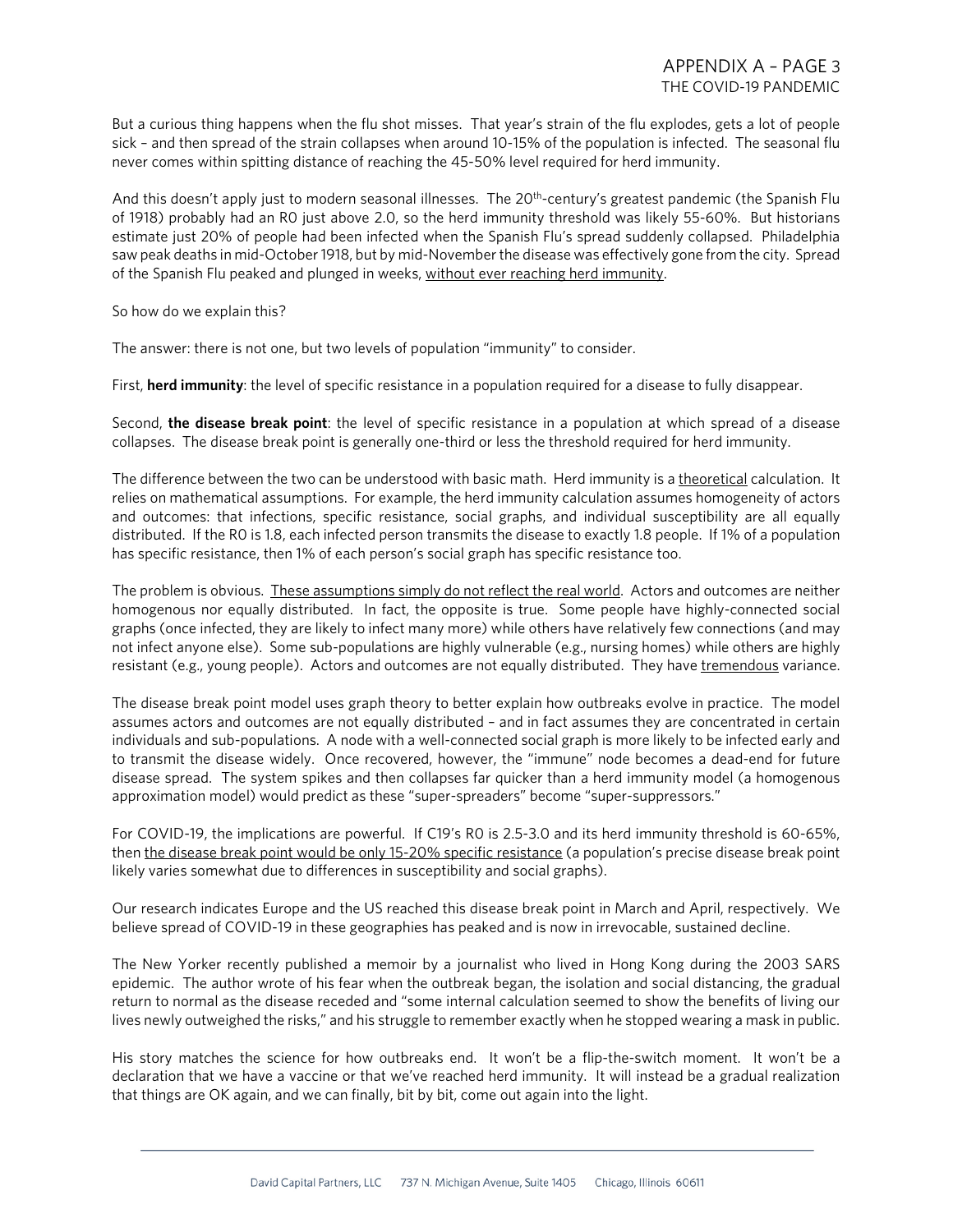### **4. Wow - that's a lot to take in. Are you sure people who have recovered from C19 are immune?**

The media has printed a number of breathless pieces on this topic. These articles are generally misleading and don't seem to understand how diseases work (they also are invariably later retracted).

This is important, so let's set things straight.

To directly reply, the simple answer is "yes." Once a person recovers from COVID-19, that person has specific resistance to the disease. As with other coronaviruses, specific resistance is likely to last years.

A better answer, however, is more nuanced. So let's go to the science.

First, to be clear: there is no such thing as immunity to a disease. A vaccine does not confer immunity. Recovering from a disease does not confer immunity. Immunity as a functional concept does not exist in the real world. That's why in this letter we are careful to use "specific resistance" instead of "immunity" when possible.

Once a virus infects a person without specific resistance, the race is on for the body to mount a response before the virus replicates to the point it becomes dangerous. It takes time to develop and produce specific antibodies that can fight back against the pathogen. This delay reduces the odds of recovery. If a person already has specific antibodies (or a template to produce them quickly), the odds of beating the virus go up dramatically.

A vaccine generally works by injecting inert antigens that mimic a disease, allowing the immune system to build up virus-fighting antibodies without actually being infected. The end-result of a vaccine is no different than having had the disease and beaten it – the person's immune system now has specific antibodies that allow for a rapid response to future virus infection, making it incredibly likely the person will successfully see off the disease.

Here's where it gets nuanced. Is it possible for a person with specific antibodies to get sick from a disease again? Is it possible to have beaten a disease and not have specific antibodies show up in a serology (antibody) test?

The answer is "yes" to both questions.

A simple example. Consider a person who had chicken pox as a child. This individual now has specific resistance. But let's say as an adult this person is infected with a disease that compromises the immune system (such as HIV/AIDS). If a person's immune system is so weak it struggles to fight off any disease, then even having antibodies or an antibody template may not be enough. With an immune system incapable of mounting a sufficient response to any pathogen, the person could be infected with chicken pox again (and it could be dangerous).

Another example. There are cases each year where an individual has pneumonia or some other respiratory tract infection (an "**RTI**") and beats it. The person gets better. But in the process of clearing up, a globule of virus sequestered in the lungs or sinus cavity becomes dislodged and the recoveree is whacked with a teaspoon of concentrated virus. The person becomes ill again. Viral dosage matters - and if a person receives a big enough second dose, he/she may need to mount a new defense against the same infection. It's not that the person lacks specific resistance. It's simply that the body is being poisoned with concentrated virus, which requires a response.

Could someone beat a disease and not test positive for specific antibodies? Yes, of course. But that's usually good news. It means the illness was easy to fight off, so it was unnecessary to build up many antibodies to destroy it. In fact, that's almost certainly the case with COVID-19. Some people (such as kids with hyper-active immune systems) probably beat C19 with pathogen-fighting lymphocytes (T-Cells) already present in the blood that can clear the illness before an antibody response has time to ramp up. Others may have cross-resistance to C19 from other coronaviruses (seven coronaviruses are known to infect humans; four are forms of the "common cold"). Folks in both categories have strong resistance to COVID-19, but would not test positive in a serology test.

The point is – this is the real world. It is not black-and-white. Which brings us back to the misleading headlines.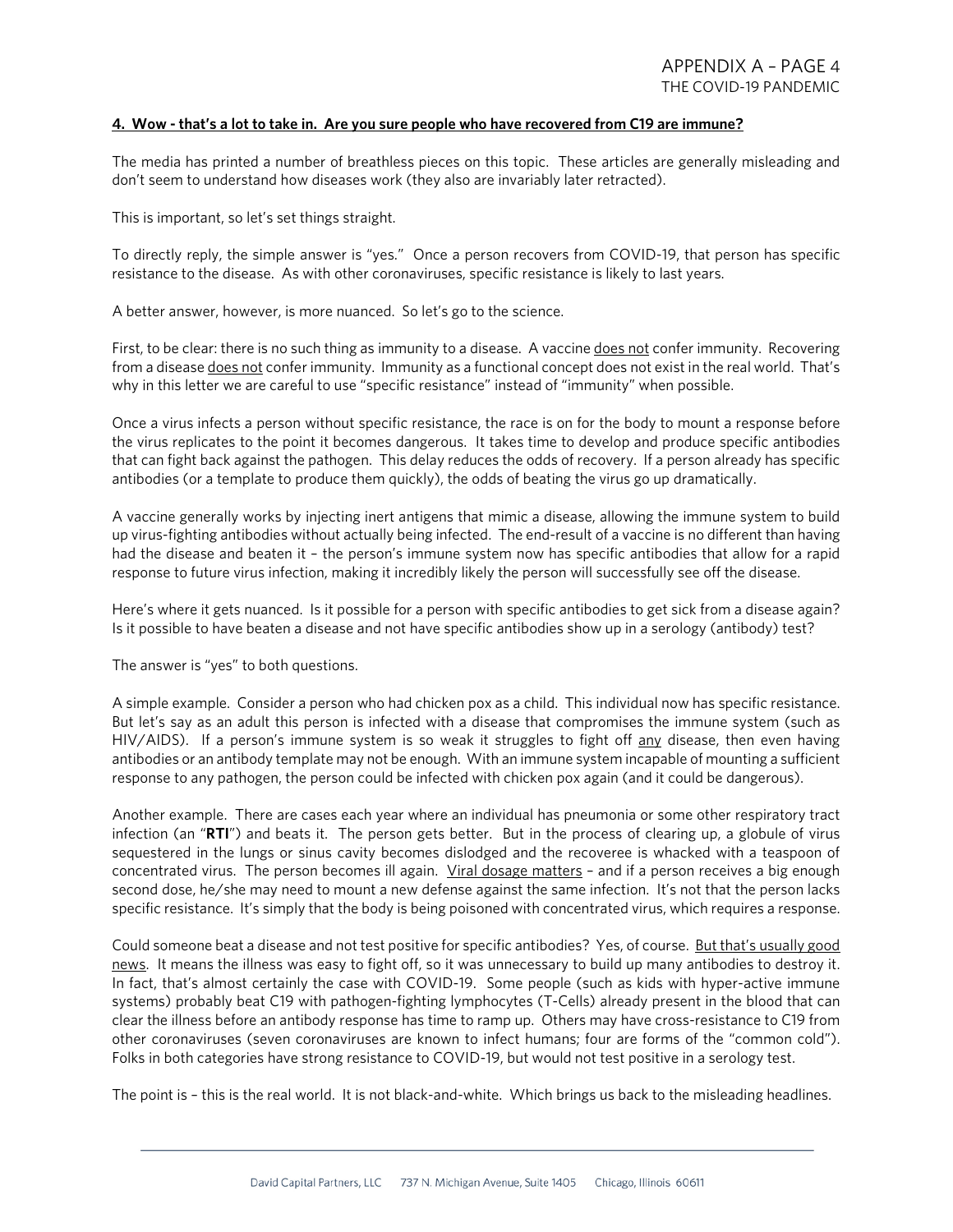We are confident that articles about "reinfections" actually refer to either bad tests or "corner cases."

On the former, there are three tests available for COVID-19: (1) serology tests, (2) PCR tests, and (3) antigen tests. Serology tests determine whether a person had C19 in the past (and beat it) by identifying antibodies that indicate specific resistance. These tests are hyper-accurate: serology tests from Roche and Abbott Labs claim 100% sensitivity and 99.6% specificity. Widely-used PCR tests (90-95% accurate) and less-widely-used antigen tests (80-85% accurate) determine whether a person is currently infected with COVID-19.

PCR tests are pretty good – but across a large enough sample size, they still produce a noticeable number of false positives. In addition, there could always be "corner cases" (like those described above). The panicked headlines mistake the science by conflating "reinfections" with a limited number of bad test results and the rare corner case.

Neither changes the reality. A COVID-19 recoveree has specific resistance ("immunity") which likely lasts years.

#### **5. How has the US reached the disease break point? Haven't only 2.3M Americans (0.7%) been infected?**

This is key to our analysis. We believe the US reached its disease break point (15-20% specific resistance) in April and that population-level specific resistance in the US today may be closer to 30%.

It should be self-evident that two million identified COVID-19 cases in the US is a material undercount. The first confirmed cases in the US were in January 2020. Data from the US Centers for Disease Control and Prevention (the "**CDC**") indicate a surge in unexplained US deaths with "symptoms, signs, and abnormal clinical and laboratory findings, not elsewhere classified" beginning in mid-November 2019 that correlates with the spread and then April peak of C19 in this country. We think it likely COVID-19 was in the US by October/November 2019 – and that this readily-transmissible disease had already swept across the nation a few months later.

Testing for C19, on the other hand, lagged badly. At the start of March, the entire US was only completing hundreds of tests per day. By the end of March, tests per day were still just in the tens of thousands. With high demand and so few tests available, the CDC and state governments published guidelines prioritizing who would be tested – and who would not. Universal free testing only just became a reality in some geographies in June.

The magnitude of the undercount is subject to debate – but the number is large, with many untested symptomatic infections for each confirmed case. An analysis published in April (using CDC outpatient data) by researchers at Cornell, Penn State, and Montana State estimated a 6-10x multiplier. We think this is a sensible figure.

That accounts for symptomatic infections. But what of asymptomatic infections? Humans have lived with coronaviruses for thousands of years (as mentioned, four are forms of the "common cold") and, over time, have developed general resistance to them. As a result, coronaviruses are asymptomatic in humans 90%+ of the time. A zoonotic coronavirus (from an animal) like COVID-19 logically should be asymptomatic somewhat less often.

Complete population surveys support this view. On the Diamond Princess cruise ship, 51% of confirmed cases were asymptomatic. On the Greg Mortimer cruise ship in Uruguay, the count was 81%. Tyson Foods found 199 infections in one of its packing plants, with 198 asymptomatic (99%). After testing all servicemembers on the USS Theodore Roosevelt, General John Hyten noted the asymptomatic rate was nearly 70%. A study in Italy of 4,326 cases identified via contact tracing found 69.1% of them were asymptomatic (and never developed symptoms). A review of more than 3,300 COVID-positive inmates in four US jails found an asymptomatic rate of 96%.

Based on these and other data sets, we estimate the COVID-19 asymptomatic rate is roughly 75% of infections. For each symptomatic C19 infection, three more are asymptomatic. The multiplier is 4x.

Combining the estimates for symptomatic and asymptomatic infections yields a multiplier of 24-40x. With 2.3M confirmed cases to-date, this indicates between 55M and 92M Americans (17-28% of the population) may now have infection-acquired specific resistance to COVID-19.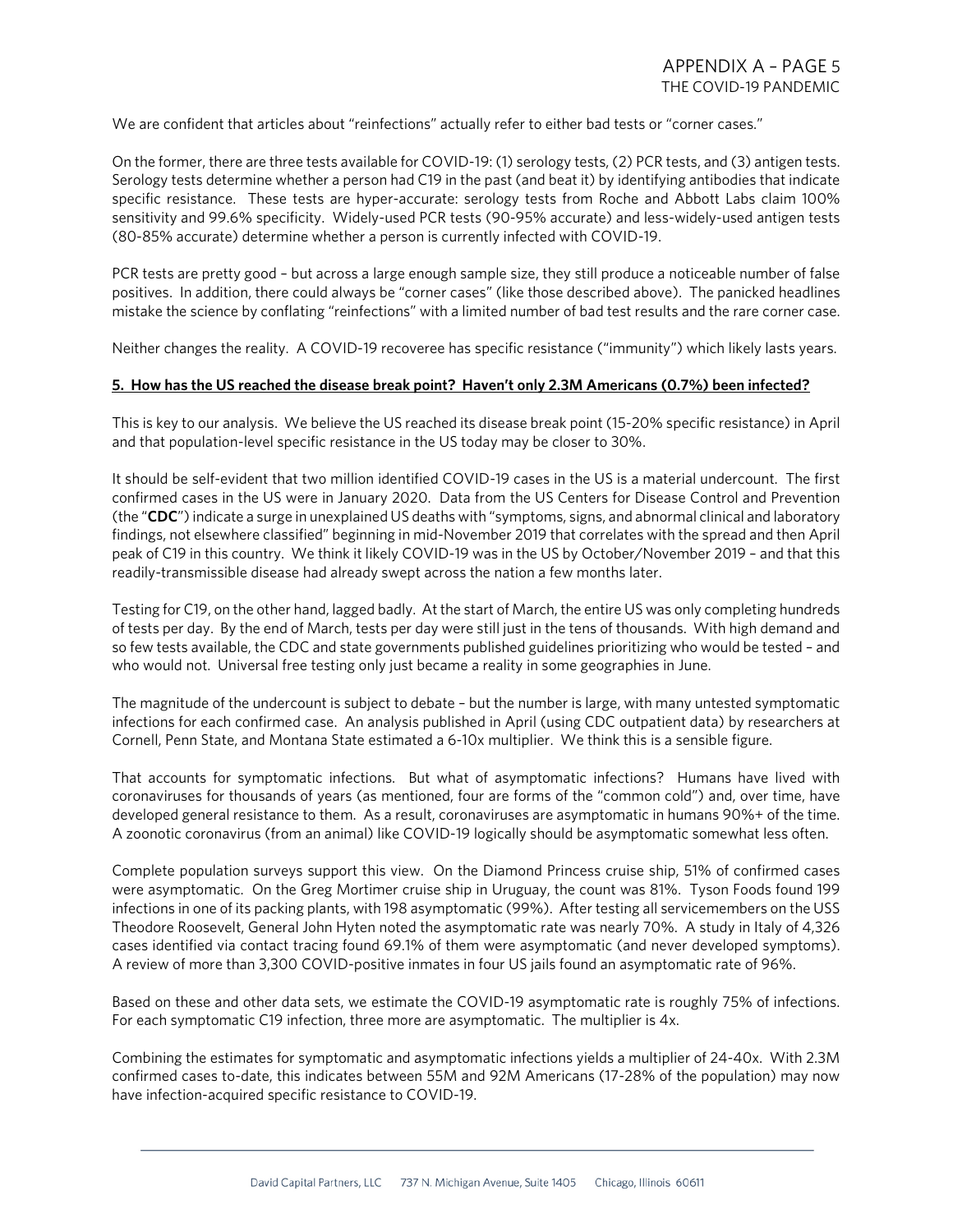The final piece to the puzzle is cross-resistance. Recent analyses from leading scientists and statisticians estimate between 40% and 80% of people may have cross-resistance to C19 due to recoveries from other coronaviruses.

We can reasonably infer that cross-resistance to C19 is most often either mild (cases are symptomatic but lowrisk) or moderate (cases are asymptomatic). However, in some people the cross-resistance is likely to be strong, such that the practical effect is indistinguishable from specific resistance (e.g., the presence of antibodies that also work against C19). If we assume 5-10% of the US population has strong cross-resistance, the total estimate for Americans with specific resistance or strong cross-resistance approaches 30%.

Serology tests offer a directional double-check for our thesis. These tests provide only a partial view of populationlevel resistance as they do not (1) account for individuals whose lymphocytes (T-Cells) were effective without requiring specific antibodies or (2) capture those with strong cross-resistance. That said, we still see serology tests as an important indicator. A meaningful number of positive serology tests (5-15%) would be broadly confirmatory while a negligible count (1% or less) would cast doubt upon our thesis.

The results have been encouraging. In New York City, 20% tested positive for C19 antibodies. The figures were 5% in Los Angeles, 6% in Miami, 8% in Colorado, 9% in North Carolina, 11% in Madrid, and 17% in London.

These numbers understate current resistance as antibodies don't appear until 2-3 weeks after infection and some of these surveys were completed 1-2 months ago. With serology results (even on a lag) showing 5% to 20% specific resistance – and population-level resistance likely far higher due to non-antibody resistance and crossresistance – the evidence is strong that for the US/Europe, the disease break point is firmly in the rearview mirror.

#### **6. As lockdowns end, won't we see a spike or "second wave" of infections?**

The short answer is "no."

We don't see a scientific basis for the idea of a broad-based spike or "second wave" as society re-opens. This is consistent with two months of evidence from countries that have exited lockdown (see Exhibit A). While new infections may continue at a low level and localized outbreaks may occur in certain sub-populations, both the US and Europe are likely past their disease break points such that future COVID-19 infections will have great difficulty spreading (and be quickly contained) by the sheer force of population-level resistance.

## Exhibit A



*Sources: The Market Ear, WHO*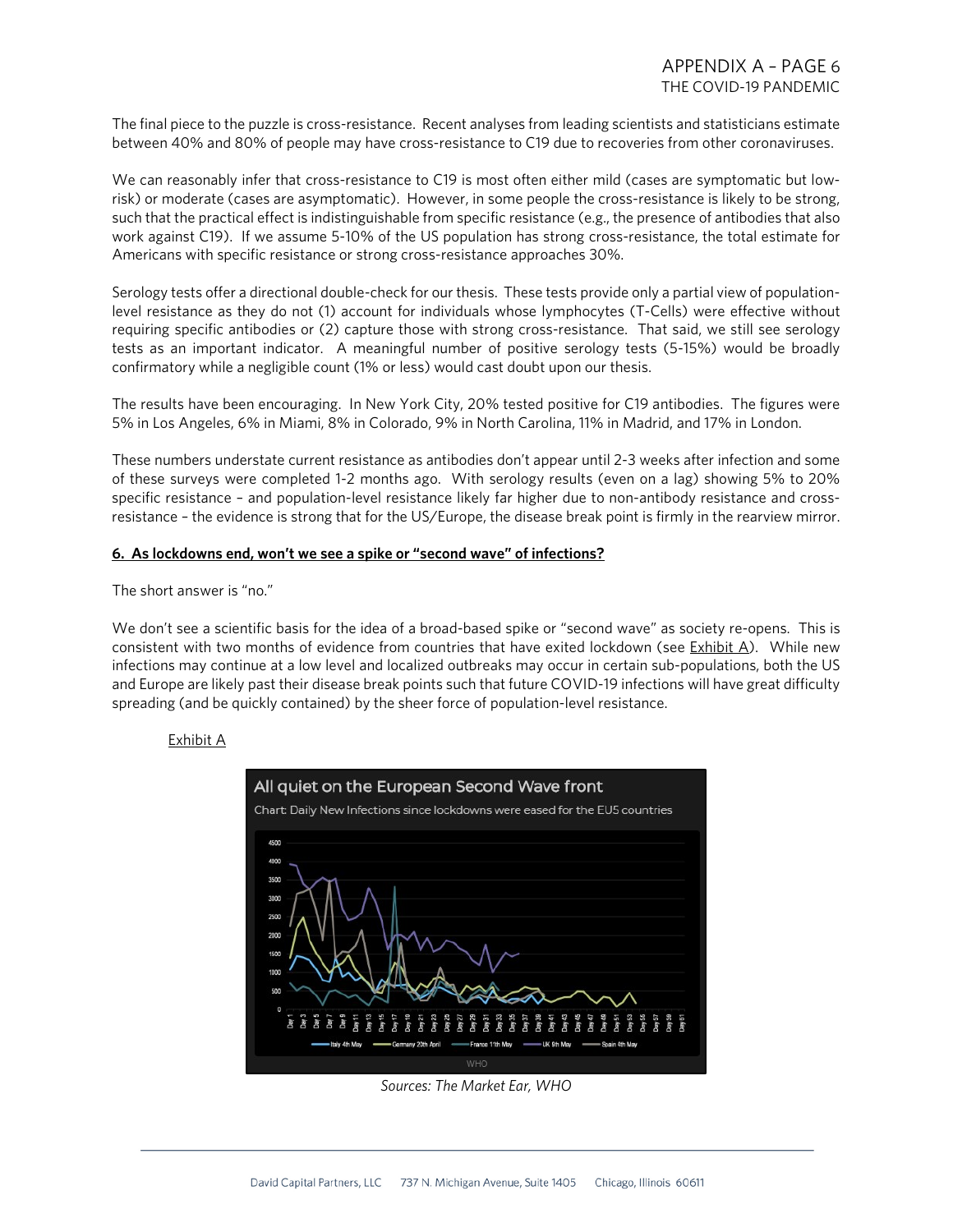Denmark's Chief Epidemiologist Kare Molbak recently acknowledged as much. "No country has seen an actual second wave yet," he stated at a public news briefing in May. "Some countries have seen the spread go up and down. But with the knowledge we have today, I find it very unlikely that we'll see a second wave."

This leads to an important observation. If a "second wave" is unlikely after lockdowns end, were lockdowns necessary in the first place? Our research indicates a counter-intuitive conclusion.

#### The lockdowns did not work.

And the evidence is more than convincing. We think it conclusive.

Let's start with a story. In 1969, twelve men over-wintered in Antarctica at the British Survey Base on Adelaide Island, about 1,000 miles south of the Falkland Islands. After enduring 17 weeks in complete isolation with extraordinarily harsh outside conditions (temperatures reached -35 degrees Celsius with wind speeds of up to 100 knots), one of the men suddenly developed an upper RTI described as "a mild to moderately severe cold." Over the next two weeks, seven more men would be affected. Symptoms on average lasted five days before recovery.

This curious, unexplained case was later detailed in a British medical journal. "The occurrence of a common cold during isolation, when the chances of introduction of a new infection from the outside are virtually nil, implies that in some way the virus persisted, either in the environment or in the men." Even in the most extreme circumstance of quarantine and absolute isolation, a virus infected a man. Nature somehow found a way.

For the better part of a century, the epidemiological literature has recognized this by acknowledging the extraordinary difficulty of stopping disease spread in human populations.

In 2006, researchers at the Center for Biosecurity at the University of Pittsburgh Medical Center reviewed the evidence for non-pharmaceutical interventions ("**NPI's**") that could be employed to reduce the number of cases or deaths resulting from a flu pandemic. The researchers cited a World Health Organization ("**WHO**") report published earlier that year and concluded some NPI's are likely effective (isolation of sick people in hospitals and at home; hand-washing and respiratory etiquette) but that large-scale quarantine measures are inadvisable.

*"There are no historical observations or scientific studies that support the confinement by quarantine of groups of possibly infected people for extended periods in order to slow the spread of influenza. A World Health Organization (WHO) Writing Group, after reviewing the literature and considering contemporary international experience, concluded that "forced isolation and quarantine are ineffective and impractical." Despite this recommendation by experts, mandatory large-scale quarantine continues to be considered as an option by some authorities and government officials.*

*The interest in quarantine reflects the views and conditions prevalent more than 50 years ago, when much less was known about the epidemiology of infectious diseases and when there was far less international and domestic travel in a less densely populated world. It is difficult to identify circumstances in the past half-century when large-scale quarantine has been effectively used in the control of any disease. The negative consequences of large-scale quarantine are so extreme (forced confinement of sick people with the well; complete restriction of movement of large populations; difficulty in getting critical supplies, medicines, and food to people inside the quarantine zone) that this mitigation measure should be eliminated from serious consideration."*

Subsequent research echoed this view. In 2007, a study by the RAND Center for Domestic and International Health Security affirmed that mandatory social distancing measures are "not recommended" and there is "limited scientific evidence supporting such restrictions" in part because "predicting the effect of closing schools and workplaces is difficult, since infectious individuals may be displaced into other settings."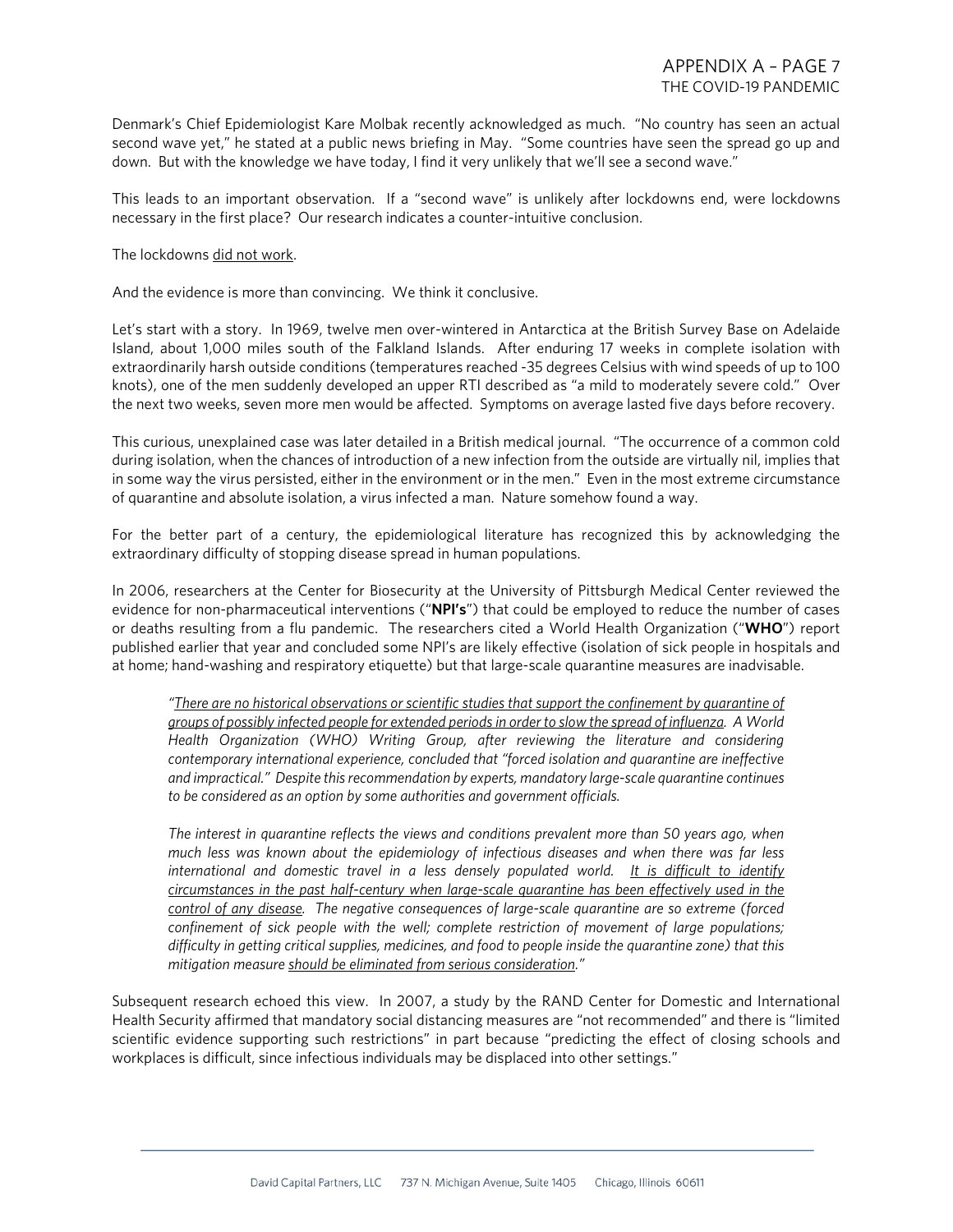# APPENDIX A – PAGE 8 THE COVID-19 PANDEMIC

The CDC's official Pre-Pandemic Planning Guidance (published in 2007, reaffirmed in 2017) noted the "effectiveness of pandemic mitigation strategies will erode rapidly as the cumulative illness rate prior to implementation climbs above 1 percent of the population in an affected area." A 2011 paper from the University of Oxford's Centre for Evidence Based Medicine reviewed 67 studies regarding the effectiveness of physical interventions to interrupt or reduce the spread of respiratory viruses and also concluded that hygienic measures (frequent handwashing; isolation of the infected in hospital wards) can be effective but "there is insufficient evidence to support screening at entry ports and social distancing as a method to reduce spread during epidemics."

In 2017, the CDC's updated guidance on pandemic planning acknowledged the "limited empirical evidence" that community-based NPI's are effective. And in 2019, the WHO agreed "the evidence base on the effectiveness of NPI's in community settings is limited, and the overall quality of evidence is very low for most interventions." The WHO listed a range of NPI's as "not recommended" during a pandemic including home quarantine, entry and exit screening for infection in travelers, border closures, and contact tracing.

Our reading of the literature yields an important distinction: **suppression** vs. **mitigation**. Under specific conditions, a goal of disease suppression (eradication) may be merited and justify aggressive action. Such circumstances include (1) a limited number of cases, (2) widespread availability of diagnostics, (3) a defined and compliant population, and (4) available resources for implementation. With C19, this approach was feasible only in a few geographies – most notably the rich, island nations of Iceland and New Zealand where it was deployed effectively.

Once a disease is widespread (beyond the CDC's 1% threshold), however, the sole course of action is disease mitigation. Halting the outbreak is impossible – it's like trying to catch the wind. Some policy actions are sensible such as **isolating the sick, promoting hygiene and respiratory etiquette, aggressively monitoring and protecting vulnerable sub-populations, and scaling testing to support early identification and treatment of infections**. But for policies like contact tracing and lockdowns, the scientific literature is clear. They simply do not work.

Evidence from the COVID-19 pandemic is confirmatory.

Some countries had excellent results with no lockdowns (Taiwan, Iceland, South Korea). Others became "hot spots" even with aggressive lockdowns (Spain, Italy, the UK, the US). In Europe, fairly-measured per capita fatality rates for Sweden (no lockdown) and the Netherlands (half-lockdown) are indistinguishable from European peers.

The underlying data is even more compelling. We reviewed Google Mobility data on social interactions against subsequent changes to per capita fatality rates across US states. If lockdowns were effective, lower social contact should correlate with lower subsequent fatality rates. The data, however, shows nil correlation (see Exhibit B).

## Exhibit B



*Sources: Manchester Management, Google Mobility, COVID Tracking Project*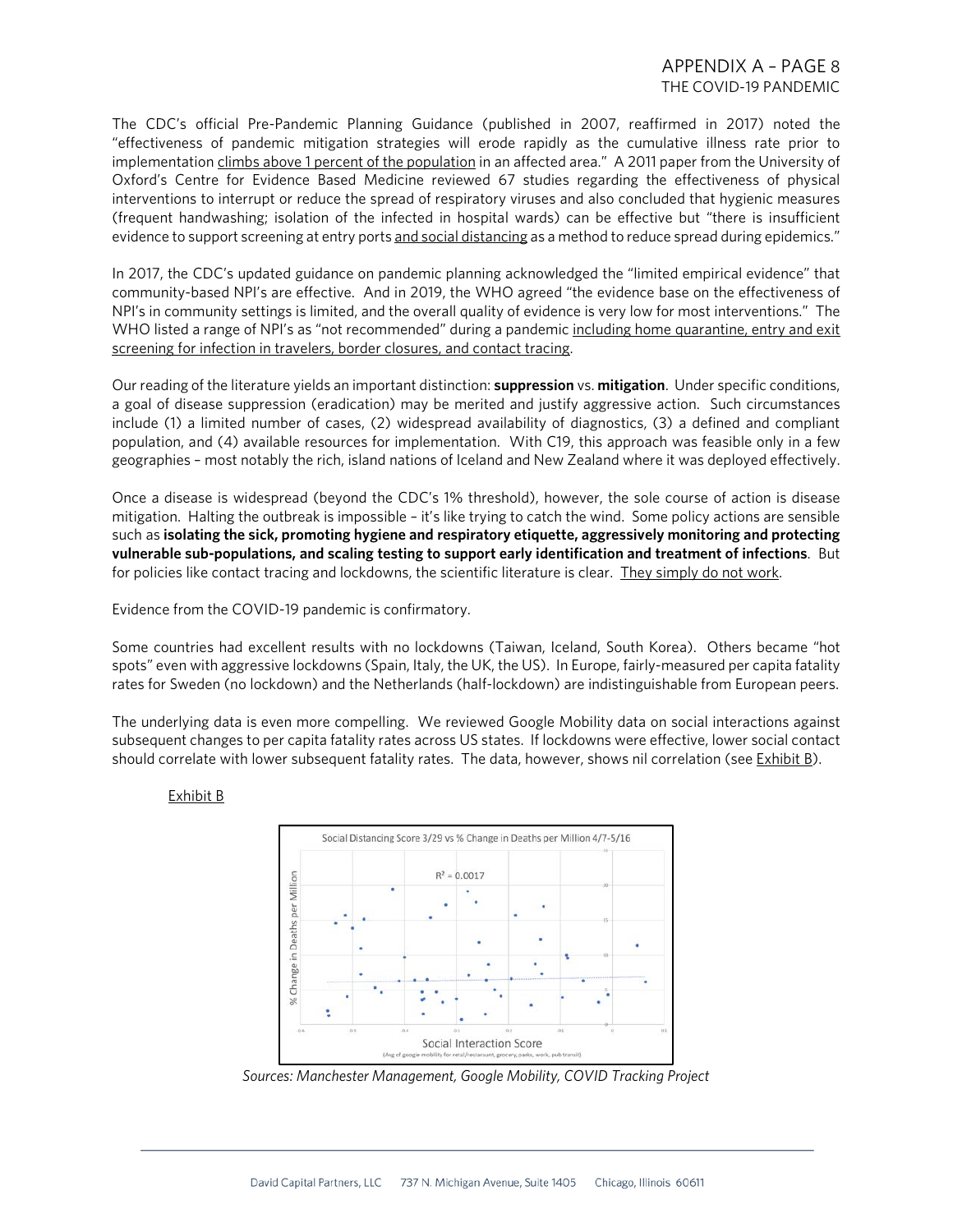This is consistent with country-level data. The real-life A/B test of Spain and the Netherlands is particularly instructive. Both are in Western Europe. Both experienced similarly-timed disease trajectories (Spain reached one death per million on March 14; the Netherlands did so on March 16). Both provide data by incidence date (as opposed to reporting date) using similar guidelines, so the data is "clean" and comparable. Both implemented social distancing strategies within 24 hours of each other (Spain on March 14, the Netherlands on March 15).

The Google Mobility data shows a large gap in social interaction – Spain locked down hard, while the Netherlands implemented a far milder "intelligent lockdown" that maintained most social contact (see Exhibit C). The fatality data, however, shows a near-identical outcome as both countries experienced "peak deaths" on March 31 and a matching steady decline thereafter. Spain's lockdown appears not to have reduced COVID-19 fatalities.



## Exhibit C

*Sources: Manchester Management, Google Mobility, National Public Health Agencies*

To avoid the charge of cherry-picking, we add two more countries to the comparison that also report data by incident date: the UK (tough lockdown) and Sweden (no lockdown). The result? Varied social interaction scores, but near-identical COVID-19 outcomes as Spain and the Netherlands (see Exhibit D).

## Exhibit D



*Sources: Manchester Management, Google Mobility, National Public Health Agencies*

A final observation from the Google Mobility data. Google breaks out social interaction by six activity types (retail/restaurant, grocery, parks, work, public transit, home). We reviewed this activity data compared to per capita COVID-19 death rates in the 50 US states. The result was powerful and non-intuitive (see Exhibit E).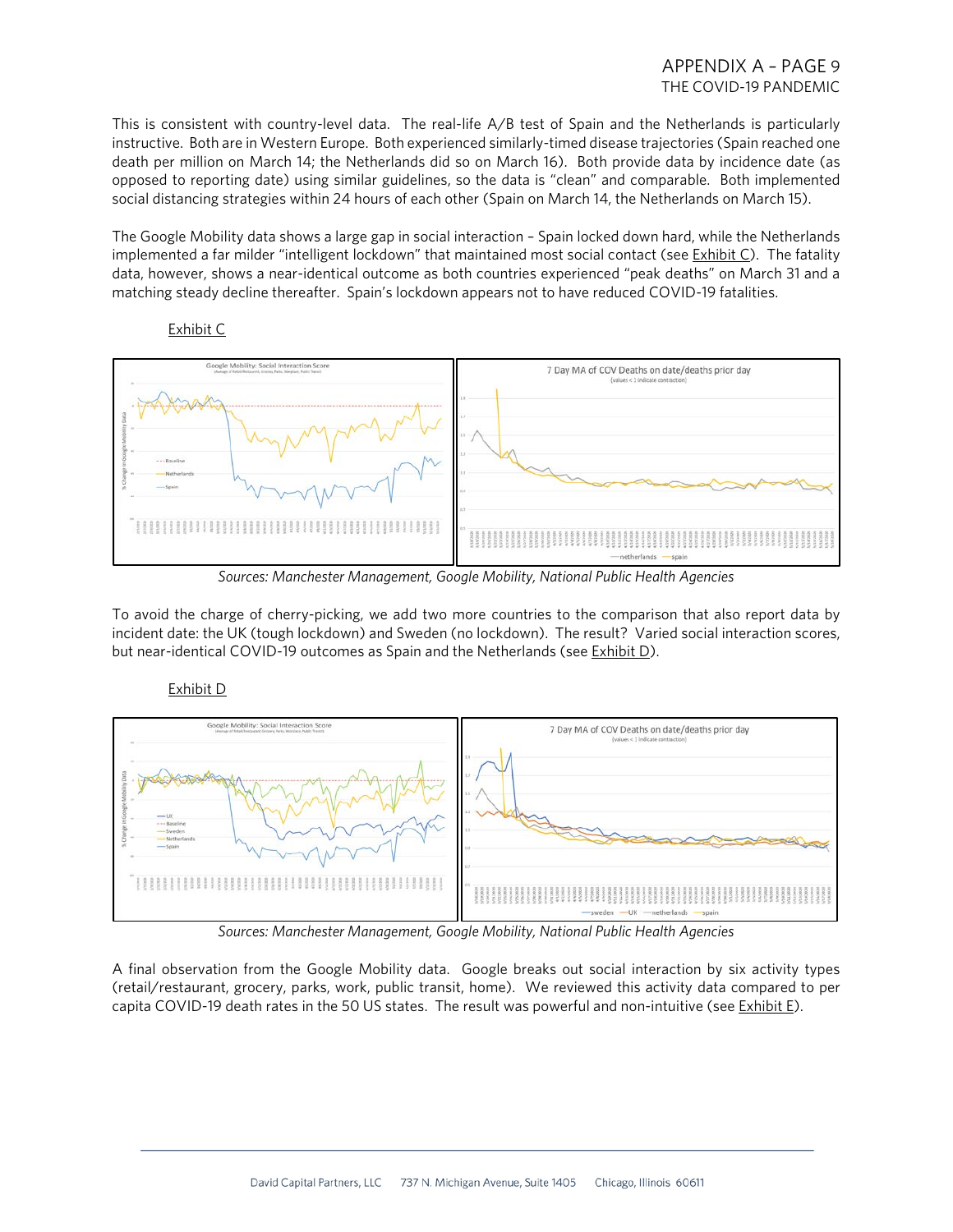## Exhibit E



*Sources: Manchester Management, Google Mobility, COVID Tracking Project*

Counter to the prevailing narrative, engaging in activities outside the home is correlated with fewer deaths, while staying inside is correlated with more deaths. The relationship is modest but meaningful (R-Squared of 0.2-0.3).

Why would this be so? The answer, we believe, is that **viral dosage matters**.

As mentioned earlier, it is well-understood that the initial viral dose received materially affects the eventual health outcome. This is problematic for a lockdown strategy. Should one member of a household be infected, a quarantine maximizes other household members' exposure to the virus. If and when they subsequently fall ill, they likely experience higher initial viral loads – leading to worse health outcomes (more hospitalizations and deaths).

Anecdotal evidence is supportive. Reports on households with multiple ill family members often describe how the first infected person recovered quickly, but additional family members faced more serious infections. In May, New York Governor Andrew Cuomo shared that in a survey of 100 New York hospitals and 1,000 hospitalized C19 patients, 66% of new admissions had been sheltering at home. "This is shocking to us," Cuomo said, "this is a surprise. Overwhelmingly the people were at home. We thought maybe they were taking public transportation, and we've taken special precautions on public transportation, but no, because these people were literally at home."

We do not find this shocking at all. In fact, it's logical. COVID-19 is widespread. It cannot be put back in the bottle. The goal should be to minimize severe cases by protecting the vulnerable and taking sensible precautions.

Lockdowns do not do this. By confining people together and maximizing initial viral loads, lockdowns actually may lead to worse health outcomes. Correlation is not causation, so the activity data is suggestive but not confirmatory. Inverting the question, however, it is extremely rare for causation to exist without correlation – and these data sets show no correlation between lockdowns and reduced mortality. In our view, ending quarantine (especially with the disease break point behind us) is unlikely to lead to a "second wave" and may even reduce C19 fatalities.

## **7. What about places like Italy and NYC? Didn't California save lives vs. New York by locking down earlier?**

The oft-repeated line that California saved lives relative to New York by locking down earlier and more aggressively is not supported by the evidence. Statewide stay-at-home orders were issued within 24 hours of each other (California on March 19; New York on March 20 for implementation on March 22). The Google Mobility data shows social interactions in each state moved in parallel during the pandemic (see Exhibit F).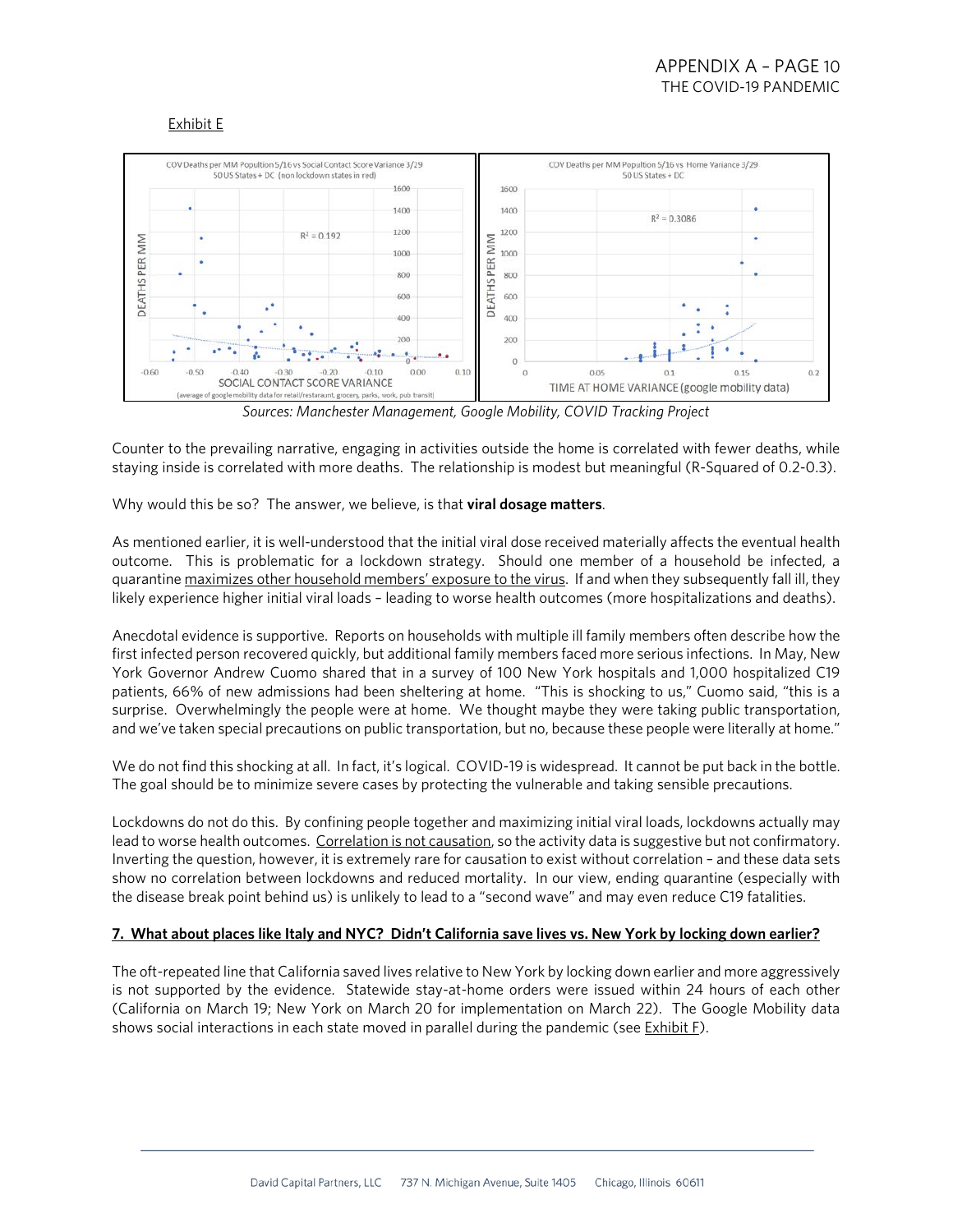## Exhibit F



*Sources: Manchester Management, Google Mobility*

We do not view lockdowns as an explanatory variable in determining why some locations became C19 "hot spots" while others did not. Instead, we point to three key factors: (1) **demographics**, (2) **treatments**, and (3) **policy**.

Let's first consider the outlier example of Northern Italy, which hit the susceptibility trifecta (making Northern Italy a particularly poor comparable to use when forecasting COVID-19 outcomes in other parts of the world).

Demographically, Northern Italy was highly vulnerable. C19 is a respiratory illness that poses a disproportionate danger to the elderly. Italy has the second-oldest population on earth. Northern Italy is tied with Poland for the worst air pollution in Europe. Households often include multiple generations. When Italians meet, they kiss each other on the cheek – twice. For COVID-19, the conditions were ideal for rapid spread to an at-risk population.

The problem was compounded by treatment missteps. The Lombardy region became a hot spot early in the pandemic (its capital Milan offered direct flights to Wuhan, China due to fashion industry ties) before its healthcare system could prepare or determine best-practice treatment protocols. In addition, the region's hospitals generally operate at 90-95% ICU capacity (vs. 60-80% in the US), so a spike in cases quickly led to overwhelmed hospitals. This was magnified by a decision to treat most patients at hospitals (neighboring Veneto treated most patients at home with 1/3 the fatality rate). As if that wasn't enough, Italy is known for poor hospital hygiene (30% of deaths from antibiotic-resistant bacteria in the EU each year occur in Italy). Nosocomial (in-hospital) disease spread quickly became rampant. Many of those who died likely only became infected once they reached the hospital.

But perhaps the most disastrous failure was a policy error. On March 8, in an effort to ease the burden on hospitals, Lombardy decided to send C19-positive patients back to nursing homes. The government even offered to pay €150 per patient accepted. The policy placed the ill with the vulnerable, literally spreading death. "We have become a hotbed of the disease," said one Milan nursing home worker. "While it was immediately clear that elderly with pre-existing pathologies were the most vulnerable subjects in this epidemic, it was decided to turn care homes into COVID houses. We do not have intensive care and emergency rooms – what care could we provide?"

Unfortunately, this appalling policy was not only adopted in Italy. Which brings us back to New York.

In our view, New York's worst-in-the-nation per capita COVID-19 death rate can be primarily attributed to (1) bad policy and (2) treatment missteps. On the former, New York issued an order on March 25 mirroring the Lombardy rule. The order has since been reversed – but the damage was done. The six US states that sent C19-positive patients to nursing homes represent less than 20% of the US population but over 60% of US COVID-19 deaths.

On the latter, New York's treatment approach early in the outbreak was to aggressively intubate C19 patients in ICU's. This was the wrong protocol. In a study of COVID-19 patients in NYC from March 1 to April 4, 86% of ICU patients were intubated and a staggering 78% of ICU patients died. During a similar time frame, a leading hospital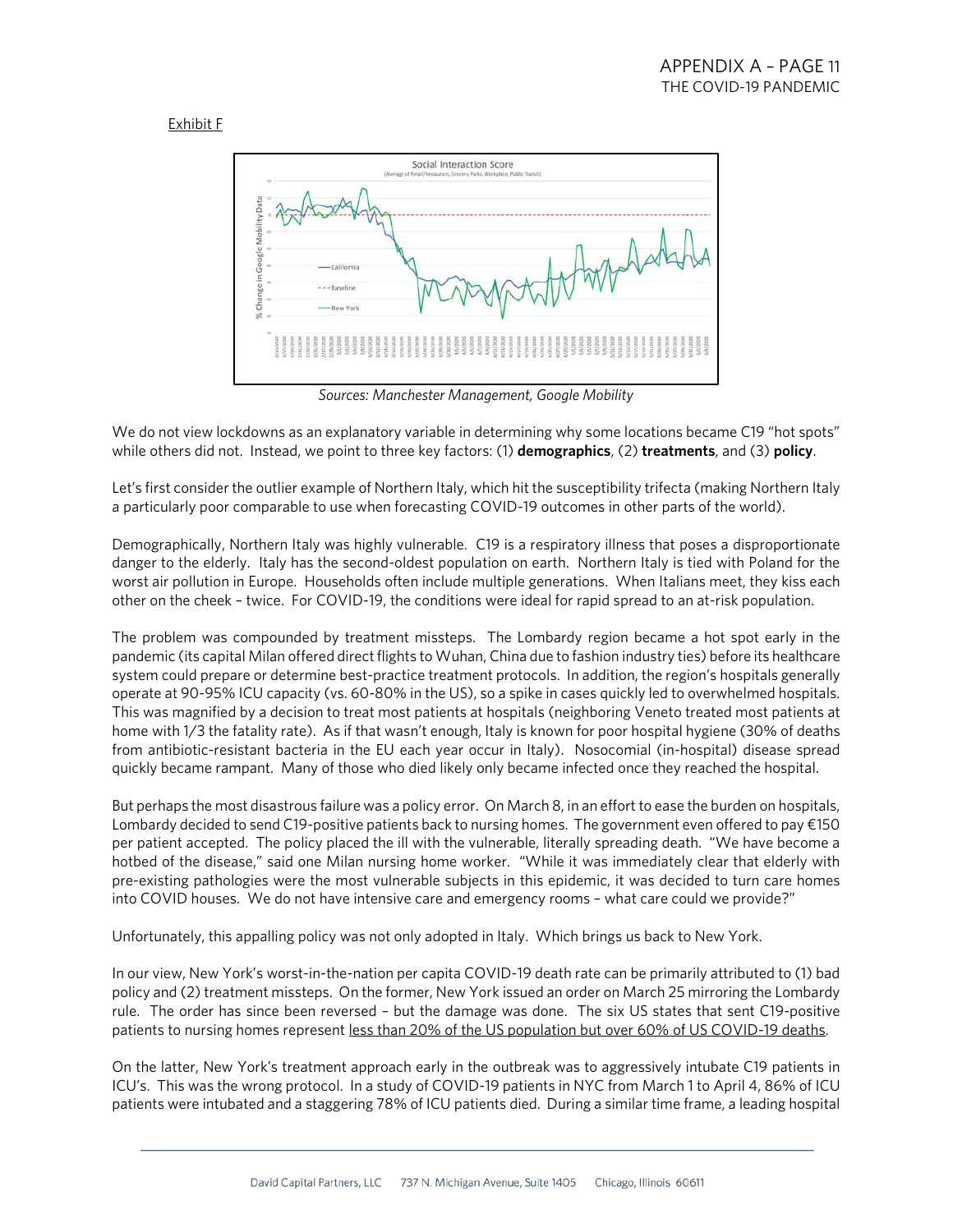in Stockholm reported under 20% of COVID-19 patients in the ICU died. The Swedish protocol was to ventilate sparingly and focus instead on proning, oxygenation, and blood transfusions. The NYC study was published before all patient outcomes were known, so the final fatality figure was likely lower than 78% - but the directional conclusion is unchanged. Thankfully, the NYC standard-of-care in ICU's is no longer to intubate aggressively.

There are several important factors that influence the severity of the C19 pandemic in different geographies. The presence or absence of a lockdown, in our view, is not one of them.

## **8. What about the "second wave" that has been in the headlines?**

Media outlets have recently proclaimed a "second wave" is now underway in the states of California, Florida, Arizona, and Texas. We certainly acknowledge positive tests are up in these geographies. That said, we think the singular focus on the absolute number of positive tests is simplistic and misleading – and misreads the data.

The immediate issue is that positive tests have lost predictive power. In March and April, positive tests were a useful leading indicator for future ICU admissions and deaths. Beginning in May, however, the correlation failed. Positive tests have fallen only modestly, but ICU visits and fatalities have plunged.

Why the disconnect? It all comes down to data. The headlines seem to confuse positive tests with infection spread, but the two are not the same. There are many variables that can and do distort positive test numbers.

Some states have dramatically expanded testing. Others have implemented contact tracing (which should, in theory, lead to more positives and a higher positivity rate). Some states report by specimen rather than by person, so a hospitalized patient may test positive for days in a row with each result counted as a unique positive. Some states mix PCR and serology tests together, conflating current cases with the recovered. Some states mandate that smaller facilities report positive tests, but do not require them to report negative tests. By failing to standardize COVID-19 reporting, the CDC has relegated "positive tests" to a muddled and unreliable metric.

In California, Texas, and Arizona much of the rise in positive tests relates to an increase in tests performed. Since the beginning of June, tests per day are +50% in California, +55% in Texas, and +70% in Arizona. The positivity rate has held steady at 4-6% in California for over a month – the "second wave" is simply the result of more testing.

Texas and Arizona (which have seen rises in positivity rate and ICU admits) may be seeing their "first waves" as they were yet to reach their disease break points. We also trace the higher case count to US citizens living in Mexico. The pandemic reached Mexico on a lag, and the country is now seeing its "peak" with a positivity rate above 50%. For the 1.5M American expatriates who reside there, it is common to return to the US for medical care. Recent media reports (see Appendix B) note C19-positive US citizens have been helicoptered as far north as San Francisco, with one San Diego hospital disclosing 60% of its C19 patients crossed from Mexico.

We reviewed 44 border counties (on the Mexican border or one away) with 5.7% of the US population. One month ago, these counties represented 3.5% of C19 positives in the US. Today they represent 13.1%. As the C19 outbreak in Mexico crests and declines in coming weeks, we see the pressure easing on US border states.

Florida is more complex to analyze due to data quality issues. The state has reported rapid positive test growth and a rising positivity rate. On the other hand, ICU's seem in good shape and death counts remain well below peak.

This leads to our key takeaway: positive tests only matter if they (1) lead to severe cases and deaths or (2) cause healthcare systems to be overwhelmed. For the "second wave" states, we don't think either outcome is likely.

On the former, the evidence is encouraging. The median age of a positive case in Florida has fallen from 52 to 35 since May 1. In Arizona's Maricopa County (population 4.5M), over 60% of new C19 positives are below the age of 44. Doctors and hospital administrators have reported younger patients, milder cases, and shorter hospital stays. Many C19 "hospitalizations" are folks in for unrelated elective procedures who test positive with no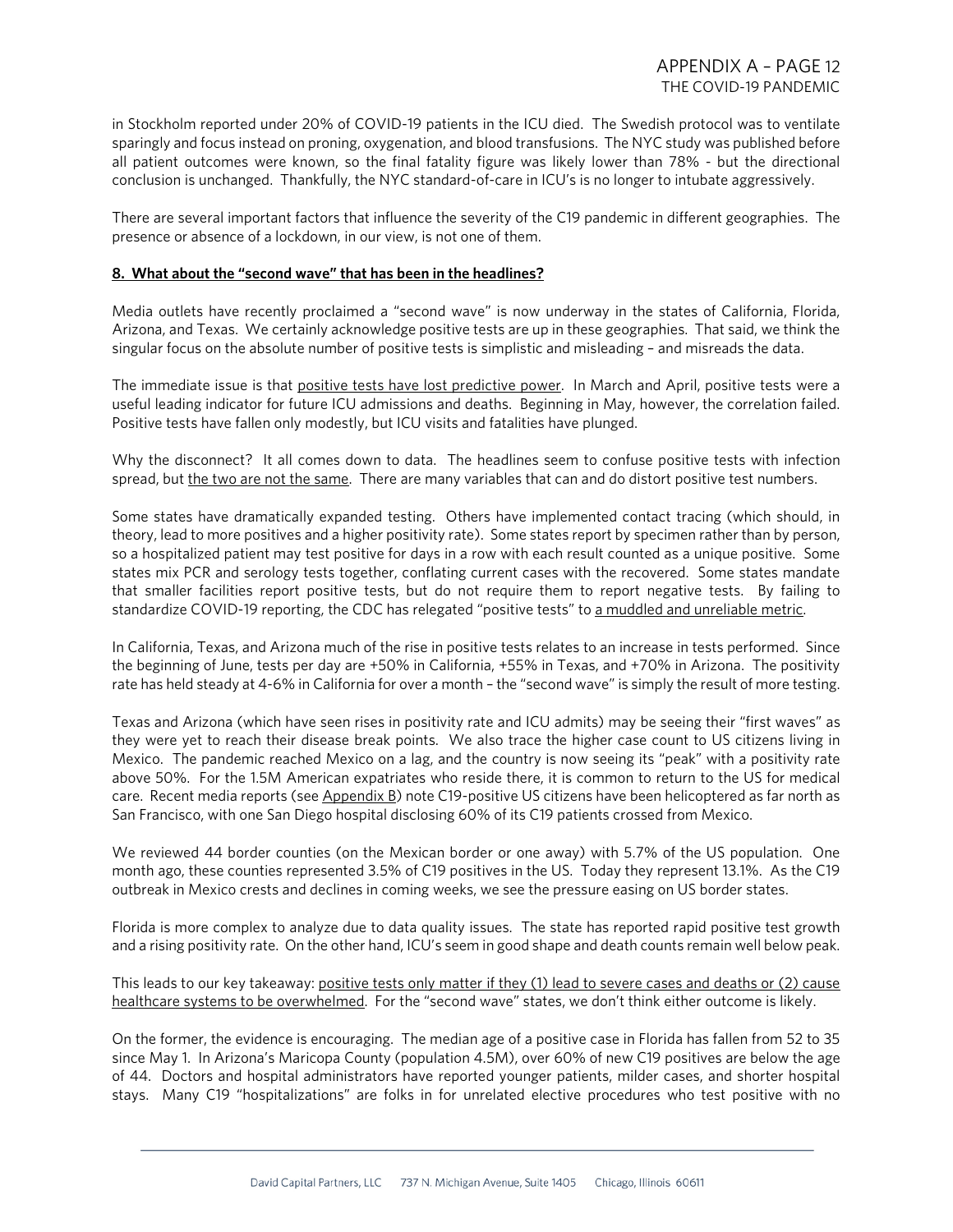symptoms. Hospitals rapidly discharge these low-risk individuals. Positive tests are up, but the likelihood of severe cases or deaths is down as these tests capture younger, healthier, and asymptomatic patients.

On the latter, we see little evidence of pressure on healthcare systems. In Florida's Miami-Dade county, available ICU beds are higher than three weeks ago. In Maricopa County, C19 ICU admissions remain 30% below the peak. In Texas, there are 4,400 C19 hospital patients with over 14,000 available hospital beds (out of 55,000 beds total, not counting surge capacity). For the US, CDC data indicates ICU's are operating at just 62% capacity with 46,000 available ICU beds. We estimate there are 9,500 COVID-19 ICU patients in the country today (7.8% of ICU capacity). For ICU's to run out of beds, severe C19 cases must jump 500% (without considering surge capacity).

We find such a scenario unlikely. The number of C19 patients currently in US ICU's is 65% below peak. In May, fatality numbers reached 2,700 in a single day. As of this writing, the 7-day trailing average just fell to a new low of 566 – a drop of 80% in barely more than one month. We empathize with every family who has lost a loved one, and recognize each of these numbers represents a person impacted by this terrible disease. But to us, the data is incredibly hopeful. Severe cases and fatalities have plummeted – and we think the trend is likely to continue.

There will always be another media article attempting to lure readers with a panicked and clickbait headline. But the facts are clear. More positive tests do not mean the infection is seeing a "second wave." US hospitals have plenty of capacity. Fatalities have plunged and continue to reach new lows, even two months after US states began to re-open and the Google Mobility data started to rebound. We think we are headed in a promising direction.

## **9. Why have public health agencies like the CDC and WHO not conveyed a similar message?**

In a perfect world, public health agencies would be independent and evidence-based. That is not reality. Both the CDC and WHO are fundamentally political organizations. Their leaders are politicians, subject to all kinds of outside pressures from countries, funders, pharmaceutical companies, media, and other special interest groups.

As a result, CDC and WHO guidance has often proven unreliable or outright incorrect during the pandemic. In January, the WHO repeated Chinese talking points by declaring it saw "no clear evidence of human-to-human transmission." In March, US health officials encouraged Americans to go on cruise ships and told doctors surgical or cloth masks were "acceptable alternatives" to N95 respirator masks when treating C19 patients. The CDC and WHO have repeatedly flip-flopped on public mask-wearing, reinfections, travel restrictions, asymptomatic spread, the safety of hydroxychloroquine, and the allowable size of gatherings. Communication has been a total mess.

Unfortunately, issues at the CDC continue. Current CDC guidance lists three phases for re-opening. Phase One includes gyms, movie theaters, sit-down dining, sporting venues, places of worship, and dozens of other activities. Schools are not to re-open until Phase Two. The decision to keep schools and summer camps in the US closed is purely political. Children are highly resistant to C19 and not a primary vector for disease spread. Iceland, which has tested and traced more aggressively than any other Western nation, recently noted that "in all our data, there are only two examples where a child infected a parent." A report by the public health agency in the Netherlands found "no indications that children younger than 12 years were the first to be infected within the family." Schools across Europe have already re-opened. The CDC decision to delay school restarts is political, not evidence-based.

As of this writing, lakefront parks, beaches, and running trails in Chicago remain closed. COVID-19 perishes quickly when exposed to sunlight, heat, humidity, or wind. Outdoor transmission is rare. In addition, obesity and Vitamin D deficiency (from lack of sunlight) appear to be serious co-morbidities for C19 patients. Public health agencies should be actively encouraging outdoor exercise as a safe, practical approach to improving COVID-19 health outcomes. That this is even debatable shows the influence of politics over science, even on a local level.

Public health agencies simply do not have a strong track record during this pandemic. It has never been more important to do one's own homework and to rely on facts and data over headlines and "experts."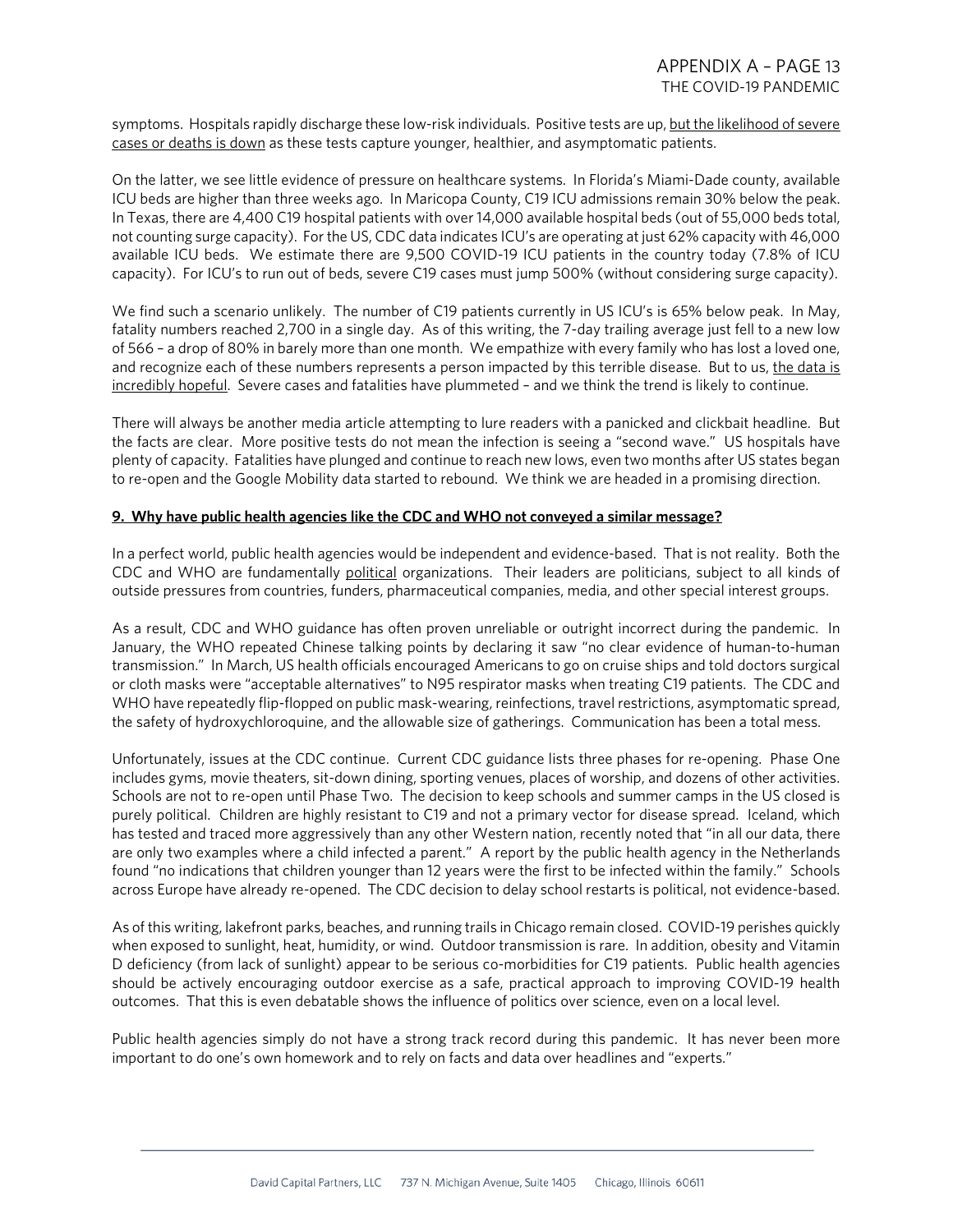## **10. Turning to your original thesis on the pandemic, why did you decide to reposition the portfolio in late-March?**

Our thesis in late-March had three legs.

First, we were optimistic on **hospitals**. At the time, there was genuine fear that hospitals across the US would soon be overwhelmed with COVID-19 patients. Our analysis indicated this was unlikely and that the narrative would soon shift from "we're running out of beds" to "we have plenty of capacity."

Second, we were optimistic on the **infection fatality rate** (the "**IFR**"). Our research suggested that a combination of promising therapies and improvements to patient standard-of-care could lead to a meaningful decline in the IFR.

Third, we were optimistic on **economic stimulus**. We felt governments and central banks would do "whatever it takes" to support the economy (and financial markets) by unleashing overwhelming fiscal and monetary stimulus.

#### **11. How has the first leg of your thesis played out, on hospitals?**

It's difficult to overstate the sheer panic that gripped the United States in March.

"We conservatively estimate this could require 48 million hospitalizations" in the US over the next 3-7 months, intoned University of Minnesota epidemiologist Dr. Michael Osterholm on a widely-disseminated podcast with Joe Rogan. "This is a very serious situation," he added. "We will overwhelm the American health care system."

Our qualitative and quantitative analysis indicated the opposite conclusion.

We spoke with hospital administrators. Their main concern was the lack of **rapid C19 tests**. Due to laboratory backlogs, C19 test results were often not available for 7-10 days (or longer). This stressed hospital resources, as patients with tests pending were treated as "presumed positives" requiring isolation, beds, masks, and time. With 85% of C19 results coming back negative, this wasted precious and significant hospital capacity.

Our research determined this was a logistics issue that would swiftly be resolved. Laboratories were expanding aggressively to clear their backlogs. Hospitals were rolling out faster tests, including newly-approved diagnostics from Danaher and Abbott that could provide results in minutes. Some hospitals we spoke with had already implemented in-house solutions with 24-hour turnarounds. It quickly became clear that the substantial burden on hospital equipment (PPE) and ICU beds from "presumed positive" patients would soon begin to abate.

We also identified the importance of **hospital surge capacity**. ICU's generally operate at 60-80% capacity, but in a bad flu season it's not uncommon for some hospitals to run out of beds (media articles are written on this subject every year). This is a feature, not a bug – hospitals are intentionally structured with this possibility in mind, and maintain detailed surge capacity plans to deploy as needed. By way of example, Texas Medical Center (a leading Houston-based hospital network) can increase its ICU bed count by 81%. Fewer "presumed positives" plus the deployment of surge capacity represented a powerful formula, in our view, to rapidly reduce the strain on hospitals.

Finally, we reviewed the **epidemiological forecasting models** driving public policy. We found them shockingly flawed. Politicians had gravitated to "boy who cried wolf" epidemiologists whose models seemed purpose-built to induce fear and hysteria. Our assessment indicated they had little basis in reality.

The worst of the lot was Neil Ferguson and his team at Imperial College in London. On March 16, Mr. Ferguson published a report estimating COVID-19 deaths reaching 510,000 in the UK and 2.2 million in the US. He also predicted peak ICU demand would be "over 30 times greater than the maximum supply in both countries." The dire forecast led to cascading lockdowns first in the UK, and then across the US, as politicians panicked.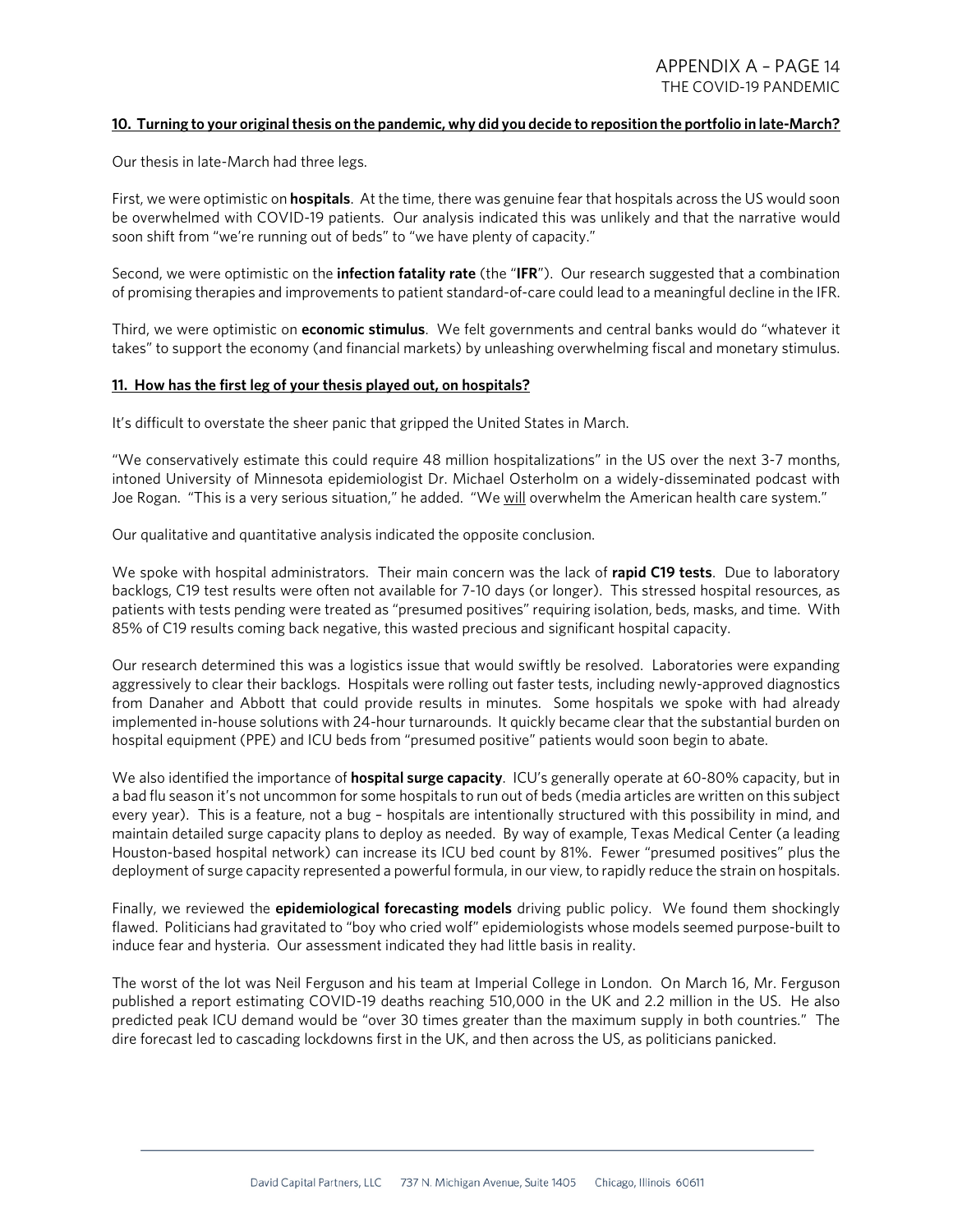They should have looked more closely at Mr. Ferguson's record of alarmist predictions. In 2009, Ferguson forecast tens of thousands of Brits would die from swine flu (H1N1). The actual number was 477. In 2005, Ferguson suggested 150-200 million people across the globe could die from bird flu (H5N1). The total figure was 282.

Politicians also should have looked more closely at Mr. Ferguson's model. Ferguson assumed community NPI's would be effective in a mitigation scenario, which had no basis in scientific literature. Ferguson assumed a 0.9% IFR, which we viewed as 4-10x too high. Ferguson assumed 81% of the population would be infected as C19 passed its herd immunity threshold, which showed a profound misunderstanding for how diseases spread in reality.

The underlying model (released to the public in May) was even worse. The code was 13-years-old, designed for influenza (not a coronavirus), failed to include important variables such as nursing homes, and was unable to produce the same results twice with identical inputs. The co-founder of a publicly-traded British software company called it a "buggy mess" and thundered that "in our commercial reality we would fire anyone for developing code like this, and any business that relied on it to produce software for sale would likely go bust."

It is little surprise the Imperial College predictions proved a disaster. The model forecasted deaths in Sweden to be 100,000 by June. The total currently sits at 5,000. And Sweden's definition of a C19 death is the most liberal on earth – the country cross-checks all reported deaths and if the person was diagnosed with COVID-19 in the prior 30 days, it is listed as a C19 death regardless of proximate cause (car accident, etc.). The Imperial College model missed Sweden by 20x. Its forecasts were a similar fiasco across the globe.

This is not the narrative painted by the mainstream media, but it is fact: the world locked down not due to careful, evidence-based science, but instead based on an error-riddled model with erroneous assumptions pitched by an academic with a track record for hysterical and wildly inaccurate predictions.

In the US, policymakers (especially US Governors) justified lockdowns with a model produced by the Institute for Health Metrics and Evaluation at the University of Washington (the "**IHME model**"). This model proved equally flawed. The IHME model is trend-following and extrapolates past outcomes into the future. This led to dramatic overestimates as the worst outbreaks (Wuhan, Italy, Spain) were projected onto US states. At the end of March, the IHME model predicted 104,000 hospitalizations in a week's time. The actual figure was 39,000. The model missed by 200% in seven days. One analysis of the IHME model showed it missed the 95% confidence interval on roughly 70% if its forecasts. By definition, the model should miss such projections only 5% of the time.

A third prize goes to researchers at Columbia University who predicted 136,000 hospital beds would be required in New York City at peak demand in late-April. The actual maximum need was just over 18,000. Columbia University missed the mark by almost 700% in four weeks. The same researchers then doubled-down by predicting a sharp second-wave in Georgia after the state re-opened. Hospitalizations and deaths are lower two months later. There is little doubt Governor Cuomo had the Columbia University model top-of-mind when he said: "Now, people can speculate. People can guess. I think next week, I think two weeks, I think a month. I'm out of that business because we all failed at that business. Right? All the early national experts. Here's my projection model. Here's my projection model. They were all wrong. They were all wrong."

With their models in tatters, these researchers have now turned to a new task: revisionist history. In recent weeks, (1) Columbia University published a study estimating 36,000 fewer people would have died in the US if lockdowns had been implemented a week earlier, (2) Imperial College published a study estimating 3.1 million deaths were averted due to lockdowns across 11 European countries, and (3) researchers at the University of California-Berkeley published a study saying community NPI's prevented 500 million global C19 infections.

These "studies" are total nonsense. All three use modeled results (no actual data) based on the same models that showed zero predictive power during the pandemic. The Cal-Berkeley study was submitted on March 22. How could it judge the effect of community NPI's when outcomes were still to be determined? That these studies were published at all (in science journals and the media) is an indictment of both academia and journalistic integrity. It is no wonder "experts" today are trusted so little by the people. Their arrogance is breathtaking.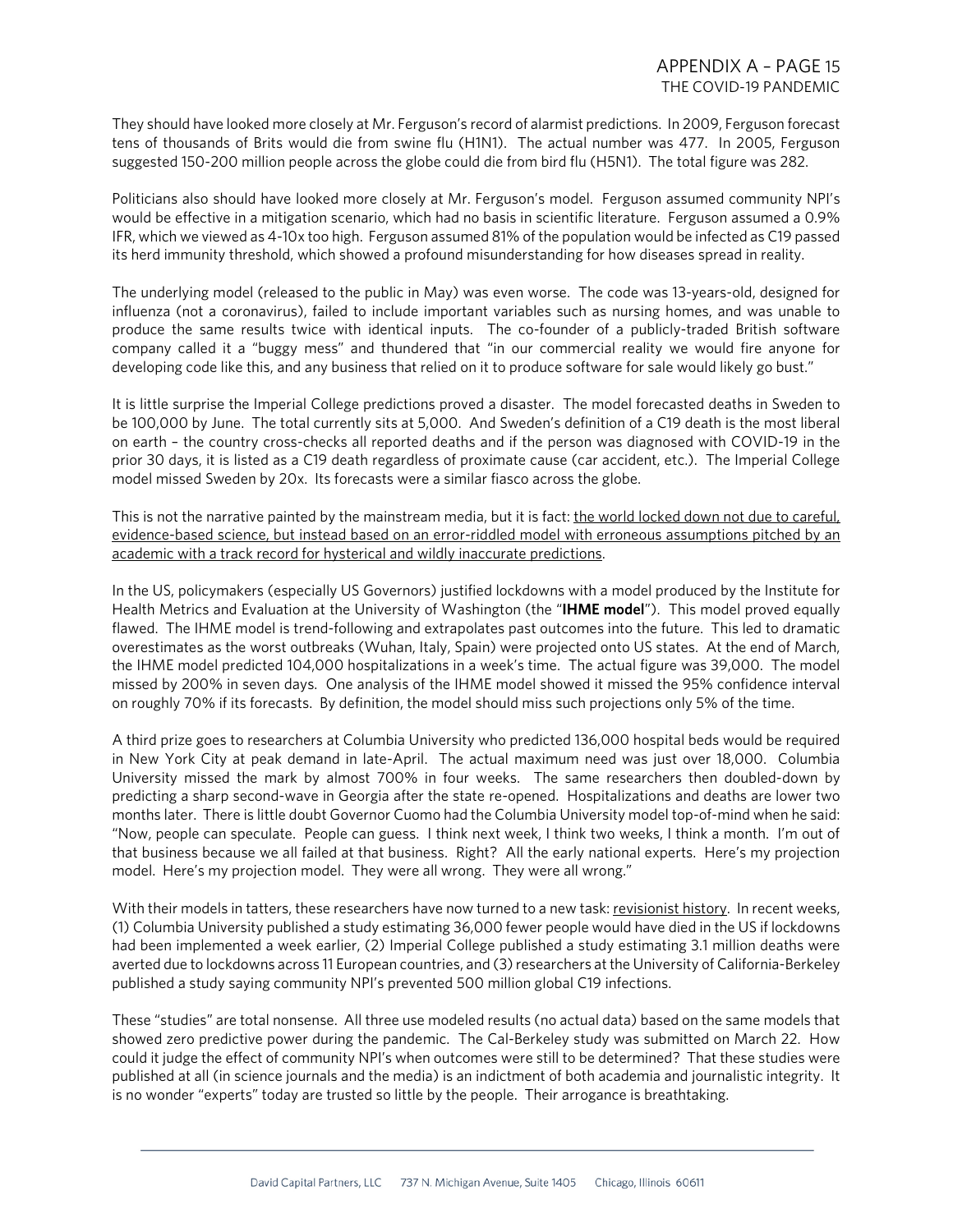This is not to say all epidemiologists failed the test. Public health leaders in Sweden, the Netherlands, Iceland, Denmark, and Switzerland have come through the crisis with reputations intact. Professor Sunetra Gupta, a University of Oxford epidemiologist, has been a forceful voice of reason throughout the crisis (a glowing Wall Street Journal profile of Professor Gupta is included in Appendix B). If only the world had listened to her.

In the coming months and years, epidemiologists (especially in the US) face the difficult task of unpacking how their profession failed so badly in a moment of global need – and what it can do to forge a better future.

The process has already begun in Europe. At the end of May, the Prime Minister of Norway admitted she closed schools because she panicked and "probably took many of the decisions out of fear." The head of Norway's public health agency confirmed that "our assessment is we could possibly have achieved the same effects and avoided some of the impacts by not locking down, but by instead keeping open but with infection control measures."

By mid-April, it was clear that hospitals across the US not only had enough capacity, they were nearly empty. Hundreds of thousands of healthcare workers were furloughed. In NYC, the naval ship USNS Comfort and field hospitals in Central Park and the Javits Center closed after utilizing just a small fraction of their capacity.

And as for Dr. Osterholm's "conservative" forecast of 48 million hospitalizations within 3-7 months? The total today in the US stands at less than 250,000. He missed by 200x.

#### **12. How has the second leg of your thesis played out, on the IFR?**

Conceptually, it's important to understand **the COVID-19 infection fatality rate is not static**.

At the earliest stages of the pandemic, the COVID-19 IFR may have been 0.5-1.0% (a 1% figure was often cited). Today, however, the IFR is clearly lower. The CDC's current "best estimate" for the IFR is 0.26%, assuming 35% of cases are asymptomatic. Using our 75% asymptomatic estimate (which we believe is better-supported by the data), the IFR falls to 0.1%. For comparison, the CDC's midpoint estimate for the flu's IFR from 2010-2019 is 0.09%. COVID-19 today appears to be more dangerous than the flu, but only modestly so.

How did the IFR decline so materially without a "cure"? The answer: lots of ways.

We think the standard-of-care in hospitals has improved dramatically. Early-on, doctors intubated patients to address low blood oxygen levels. Over time, it became evident the hypoxia was on a cellular level and not due to mechanical breathing issues. The standard-of-care shifted to proning, oxygenation, and blood transfusions as safer and more effective treatments. In addition, with time to prepare and better resources, hospitals have made tremendous strides reducing the nosocomial spread that initially was a primary vector for disease transmission.

Better therapies have also made a difference. **Plasma transfusions** (transferring blood from recovered patients to sick patients) have been employed for centuries to treat disease. Early in the pandemic, there was insufficient plasma for the treatment to be widely-used, but today plasma is readily available. Importantly, plasma has two potential mechanisms of action as it both provides C19-fighting antibodies/T-Cells and addresses blood hypoxia. Observational studies and anecdotal evidence suggest plasma may be an effective treatment tool.

We also are positive on the much-discussed hydroxychloroquine ("**HCQ**") plus azithromycin ("**ZPAK**") and zinc combination therapy (the "**combo therapy**"). HCQ has unfortunately been politicized, but our view is optimistic. The known properties of HCQ and ZPAK provide a solid basis for a hypothesis of efficacy against C19.

It appears COVID-19 deaths are not predominantly caused by C19 itself, but instead by another illness (such as pneumonia) or cytokine storms (an out-of-control overreaction by one's own immune system). The combo therapy may be helpful on both fronts. HCQ is an anti-viral and ZPAK is a macrolide antibiotic with welldocumented anti-viral properties for respiratory infections. Together, they may pack a strong one-two punch against both COVID-19 and other bacterial/viral illnesses that are present, such as pneumonia. In addition, it's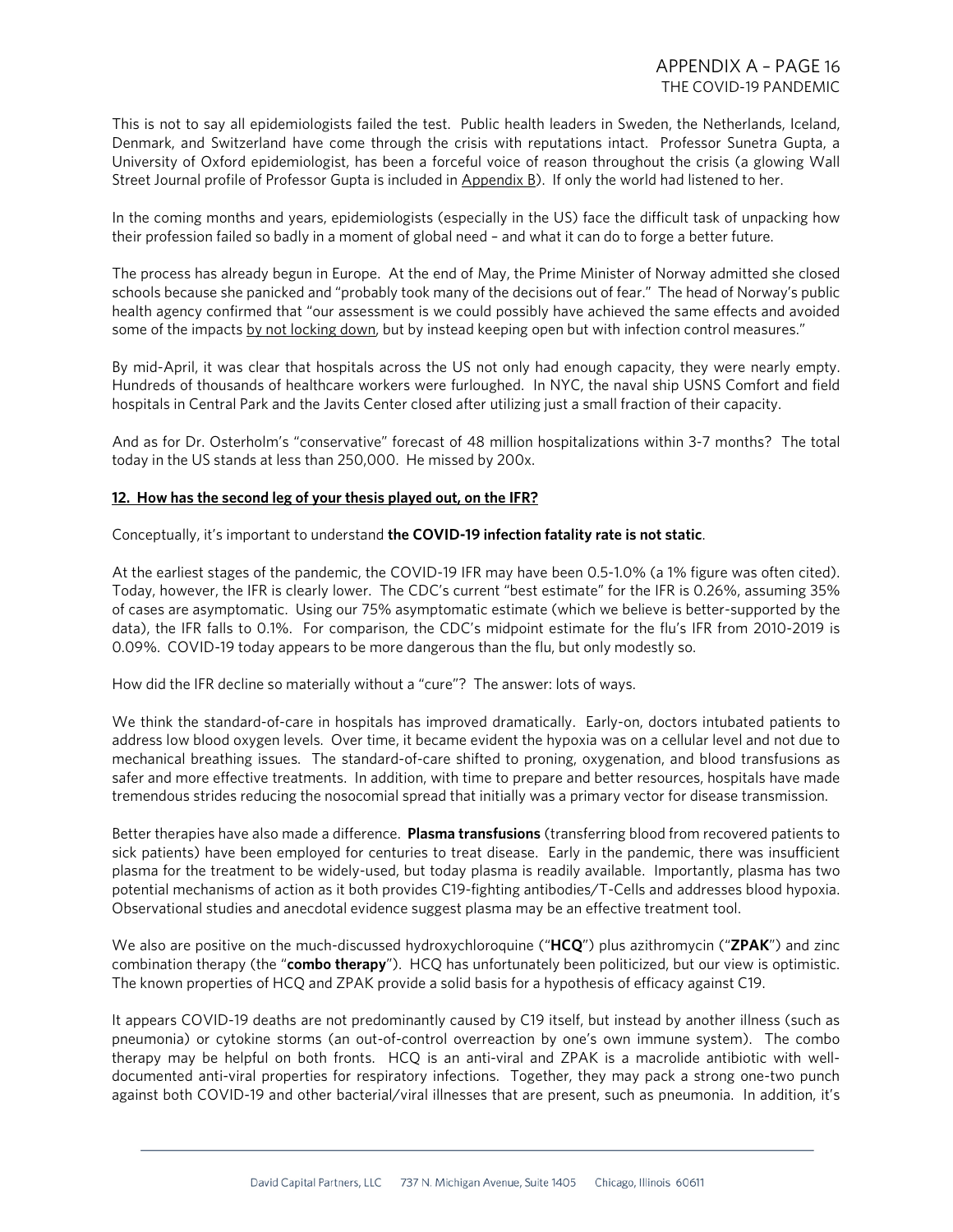logical the combination would deter cytokine storms, as HCQ is an immunosuppressant and ZPAK has antiinflammatory properties. It is often the inflammation caused by a cytokine storm that constricts airways.

Importantly, both drugs are cheap, widely available in generic form, have been FDA-approved for decades, and have well-understood side effects. HCQ and ZPAK are frequently prescribed together for Lyme Disease.

Criticism of the combo therapy appears unfounded. A few studies have questioned the safety of the treatment. We note these studies prescribed chloroquine (HCQ's harsher cousin) in triple the recommended dosage. Other studies have shown no benefit when HCQ is taken prophylactically or in severe cases. Neither should be a surprise – as an anti-viral, the combo therapy is likely most effective as a first-line treatment post-infection.

Studies suggest when prescribed appropriately, the combo therapy may reduce viral loads, hospitalization rates, and deaths. Doctors have certainly noticed: three of the top-four most-prescribed treatments for C19 are HCQ, ZPAK, and plasma. President Trump (a Republican) and Chris Cuomo (a Democrat) both took the combo therapy post-exposure/infection (Cuomo deflected attention by listing "quinine"; HCQ is quinine's synthetic version).

Other factors may also contribute to the falling IFR. Epidemiology 101 suggests the most vulnerable tend to perish early in an outbreak, leaving behind a more resilient population that should naturally experience a lower IFR. Diseases also tend to weaken when they mutate (unlike in Hollywood movies) as more-severe versions kill their hosts while weaker versions spread more readily. It is possible C19's lethality is diminishing over time. Finally, with unprecedented global resources committed to improving treatments for COVID-19, we are confident health outcomes will continue to progress through new practices and new therapies.

Whatever the precise causal combination, the evidence is clear: the IFR for C19 is materially lower today. The data reflects this with C19 hospitalizations falling quicker than C19 cases, and C19 fatalities declining fastest of all.

### **13. How has the third leg of your thesis played out, on economic stimulus?**

My father spent thirty years in the retail jewelry industry. Together with his brother (my uncle), he helped grow a small family business with a handful of local stores into a national chain with over 300 mall-based locations.

I once asked him, "if you could own any jewelry store in the country, which would you pick?"

His answer was not the store in the wealthiest neighborhood. It was not the store in the best mall. It was not the store with the most foot traffic. It was not the store in the best location. It was not the store with the best manager.

The best jewelry store, he told me, is the one in a location that just survived a hurricane. Because after a hurricane, the money pours in. The region experiences an economic boom. And yes, people buy food and toilet paper and rebuild homes and businesses. But governments err on the side of doing too much rather than too little. And when the boom arrives, a lot of people end up buying jewelry. That's the store he'd pick – ten times out of ten.

This pandemic is an unprecedented natural disaster.

It's a hurricane.

And that's how politicians are reacting to it.

The US has passed four stimulus packages totaling trillions in spend, with a fifth package likely coming soon. The Fed is spending trillions more. Across the world, previously unthinkable events are underway. Germany – the "balanced budget capital of the world" – has ditched austerity to endorse vast deficit spending at home and abroad. Germany has also joined up with France to recommend a half-trillion Euro rescue fund that looks an awful lot like a first step towards European fiscal union. Taboos are no longer. "Whatever it takes" is the watchword of the day.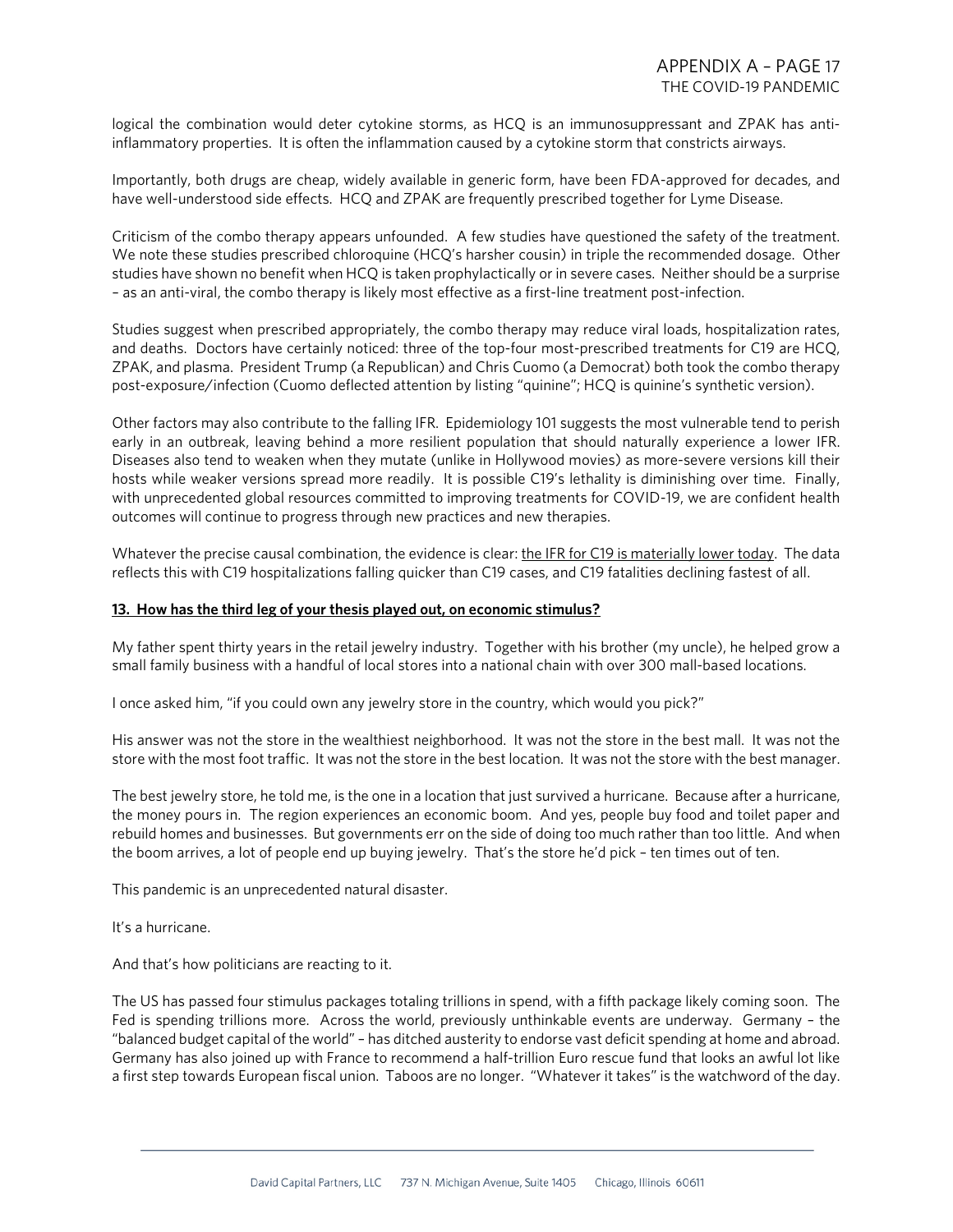Some question whether governments have enough firepower. We are confident they do.

In March, President Trump fielded a question following passage of the third US stimulus. "It's \$6.2 trillion," he responded. "And we can handle it easily because of who we are, what we are. It's our money. It's our currency."

This statement from the President is nothing less than a full-blown endorsement of Modern Monetary Theory ("**MMT**"), the idea that deficits do not matter so long as a country controls its own currency.

Whether this is good long-term policy is irrelevant. The successful investor sets aside personal biases and sees the world as it is, not as he/she wishes it to be. The President believes the US has unlimited capacity for fiscal stimulus. Just as important, Fed Chairman Powell agrees – and echoes that the Fed is similarly unbounded. There's "really no limit" to what the Fed can do, Powell says. "We're not out of ammunition by a long shot."

He's right. In an MMT world, all things are possible. Fiscal stimulus is unlimited. Monetary stimulus is unlimited. The Fed's arsenal is full – it can buy any asset, make any loan, backstop any entity. Interest rates can go negative. Junk bonds and even equities can be added to the Fed balance sheet. There are no limits.

This is an election year. Governments have more than enough firepower to fight this crisis.

They will not fail.

#### **14. That's a lot of stimulus, but the economic damage seems pretty bad. Do you really think we can recover?**

More than 20 million Americans lost their jobs in April as the unemployment rate rocketed to a level not seen since the Great Depression (14.7%).

But employment figures are only part of the equation. For even as jobs plunged, US household income surged +10.5% (the largest year-on-year jump in decades) and the US personal savings rate hit 33.0% (the highest level since the US Department of Commerce began tracking the data series in 1959).

How did this happen? The answer is simple: stimulus works (at least in the short-term).

Two policies played an outsized role. The first was a \$600/week federal add-on to unemployment insurance that runs through July 31. The legislation's goal was to broadly replace 100% of lost income during the period. The second was a direct cash payment program with an average US family of four receiving \$3,400. The combination boosted personal income at the same time spending fell due to the lockdowns. The personal balance sheet of the average American did not weaken – it strengthened materially. With extra savings in hand, a healthy US consumer (representing two-thirds of US GDP) is poised to drive a demand-led recovery as the economy re-opens.

That does not mean we're going "back to normal" overnight. There will be winners and losers. Some businesses will restructure or go bankrupt. Some folks will lose their jobs.

But the banking system is well-capitalized – and the bulk of employment losses are in sectors likely to benefit from a cashed-up consumer and pent-up demand for goods and services (retail, hospitality, healthcare). Most importantly, governments and central banks are likely to err on the side of doing more, not less. "When the economy begins to rebound," claims Fed Chairman Powell, "we'll be there to make sure it's as strong as possible." As the Financial Times recently noted, the Fed has only just begun to deploy its sizable firepower (see Exhibit G).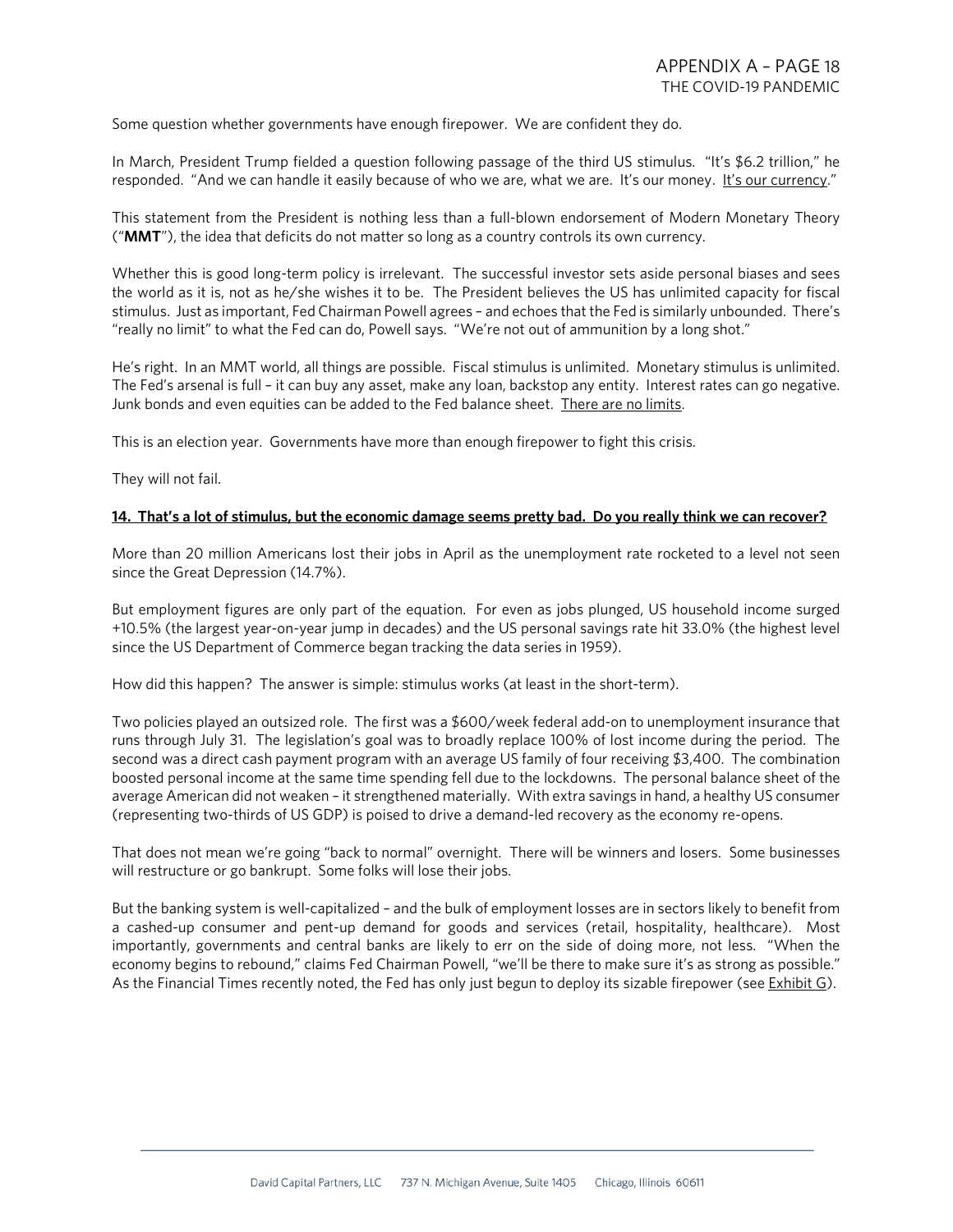## Exhibit G



*Source: Financial Times*

We think politicians will keep pressing the pedal to the floor until they know they've won.

And even then, they will press the pedal down one more time…just in case.

#### **15. Given your thoughts on a recovery, have you covered all your short positions?**

No. Favored opportunities include structurally-challenged businesses that have benefitted from higher demand during the pandemic – but where the boost may reverse as society re-opens.

A good example is **The Clorox Company (NYSE: CLX)**. Clorox faces pressure from the long-term trend towards private-label as well as from start-up brands bypassing traditional distribution channels and going direct-toconsumer. As a result, Clorox's revenues and operating profit have grown barely +2% per year for the last decade, including acquisitions, and the company has consistently missed expectations while underperforming peers (CLX lost share in 64% of its categories in 2019). During the C19 pandemic, demand for Clorox's cleaning products (about 40% of revenues) has surged, leading to higher profit guidance and a share price at record levels. We do not think this is sustainable. At a recent price above \$200/share, investors are paying 30x earnings for a business that may see earnings decline for years from the "pandemic peak" when structural headwinds re-emerge. As onetime spring 2020 pantry-loading fades into the rearview mirror, we see downside to \$125-150/share.

Another core short position is **zooplus AG (Deutsche Bourse: ZO1)**. zooplus is the leading online retailer for pet supplies in Europe. During the C19 pandemic, zooplus has benefitted from online demand and lower digital advertising costs (as "cost per click" declines in a recession). We think neither shift is permanent. Europeans tend to shop for pet supplies not in specialty stores (as Americans do) but instead at mass-market retailers. As European businesses re-open, we see sales swinging back to this traditional channel as consumers find it a better experience to shop where they are already buying. zooplus also faces strenuous competition from Amazon (which has declared European pet supplies a key focus area) and zooplus's product portfolio is commoditized. In an economic recovery, we think zooplus's race-to-the-bottom business model (profitless growth) is likely to reappear. In this scenario, the shares could be cut in half from a current price of about 140 Euros/share.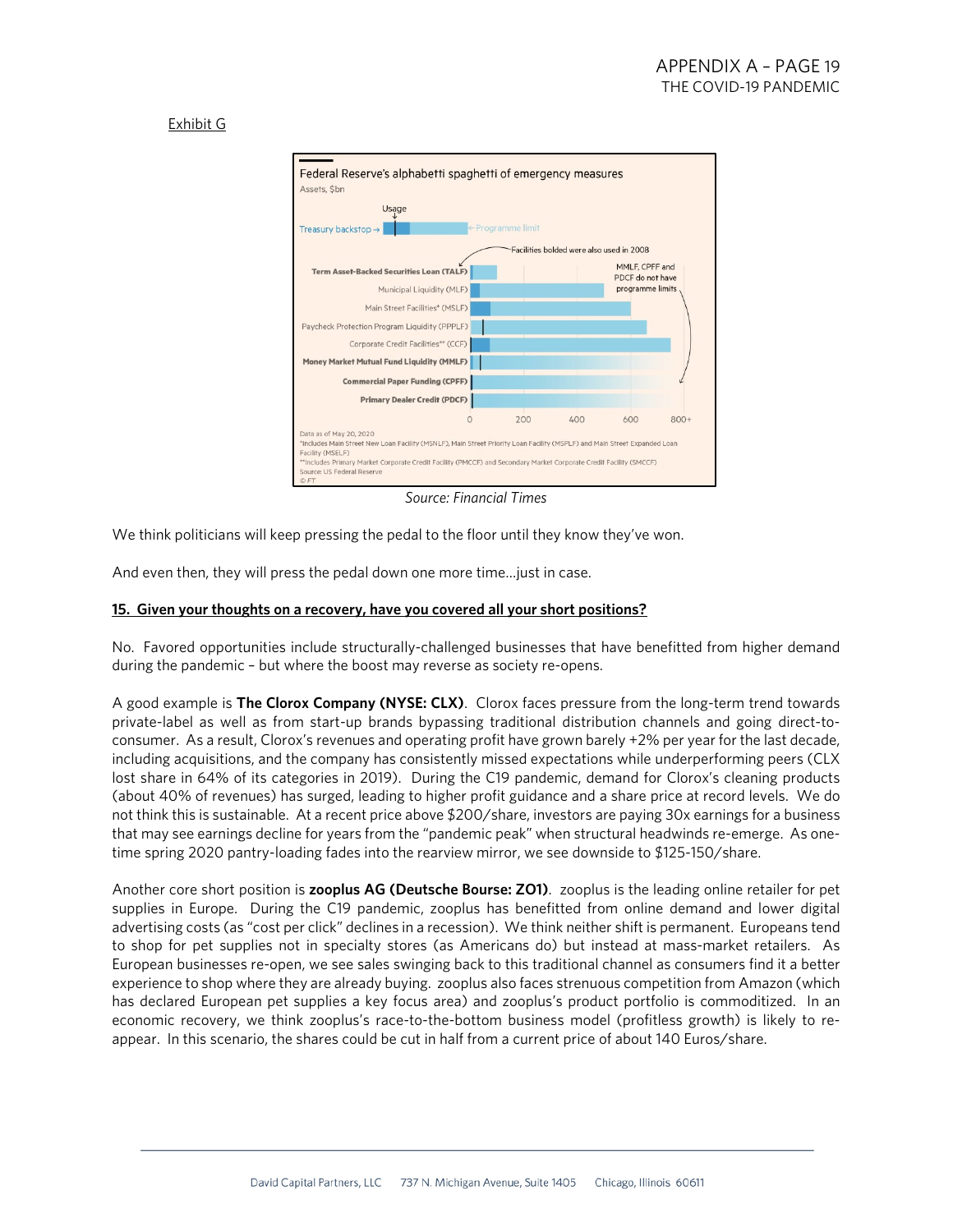### **16. What about the long book?**

We are positioned for a recovery. We've recently purchased shares in a number of great businesses with strong balance sheets that we believe have material upside as the economy emerges from the pandemic.

One current theme is **US foodservice distributors** which provide food and related products (cookware, kitchen equipment, tabletop items) to restaurants, healthcare and education facilities, lodging establishments, and other clients. Foodservice distribution is a wonderful business – with thousands of suppliers and hundreds of thousands of customers, distributors have the negotiating muscle to consistently earn superior returns. Due to the lockdowns, foodservice distributors have seen their sales decline and their stock prices crater. We view this as an attractive opportunity to purchase quality long-term franchises that should rebound strongly as restaurants and other establishments re-open. Holdings include Sysco Corporation (NYSE: SYY), Performance Food Group Company (NYSE: PFGC), US Foods Holding Corp. (NYSE: USFD), and The Chefs' Warehouse, Inc. (NASDAQ: CHEF).

Another recent addition is **C&C Group PLC (LSE: CCR)**, a company we successfully owned once before in 2011- 2012. C&C Group is a manufacturer and distributor of alcoholic and non-alcoholic beverages in the UK and Ireland. As roughly 75% of the company's business is to the "on-trade" (restaurants and bars), C&C Group has recently suffered a steep decline in its results. That said, C&C Group has an extraordinarily strong balance sheet – at its current rate of cash burn, the company would not run out of money until 2027 – and we are confident the UK Government will support its iconic pubs and the British people will continue to drink a good pint or three as those pubs re-open in coming weeks. We see +100% upside to the shares from today's price just above 200p.

## **17. It seems you are pretty optimistic! Any final thoughts?**

Two years ago, I attended the Berkshire Hathaway annual meeting in Omaha, Nebraska with my mom. When the meeting opened, Warren Buffett told a story about the first time he ever purchased a stock.

The date was March 1942. "It was three months after we got involved with World War II," he said, "and we were losing – the headlines were full of bad news about the Pacific."

"But everyone knew eventually we'd win the war. Our system has worked in America since 1776. You didn't have to understand accounting or look at stock market quotations – all you had to do was figure that America would do well over time, and that American business would in turn do well and overcome difficulties."

"The overriding question is - how will American business do over our investing lifetimes? We have the greatest tailwind one could ever imagine by living in this country."

Today's headlines look scary. But we are optimistic.

This is America, the richest and most technologically advanced nation in the history of humanity. Our physical and human capital is unmatched. There is no problem we cannot overcome. In the coming weeks and months, our country will find a way to not only survive this pandemic, but emerge stronger from it.

We agree with Warren. America – and American business – will do amazingly well over our investing lifetimes. In a moment of gloom and doom, it is important to keep this in mind. This country has survived all kinds of crises over the last 250 years, and it will survive this one too. Be optimistic. America's best days still lie ahead.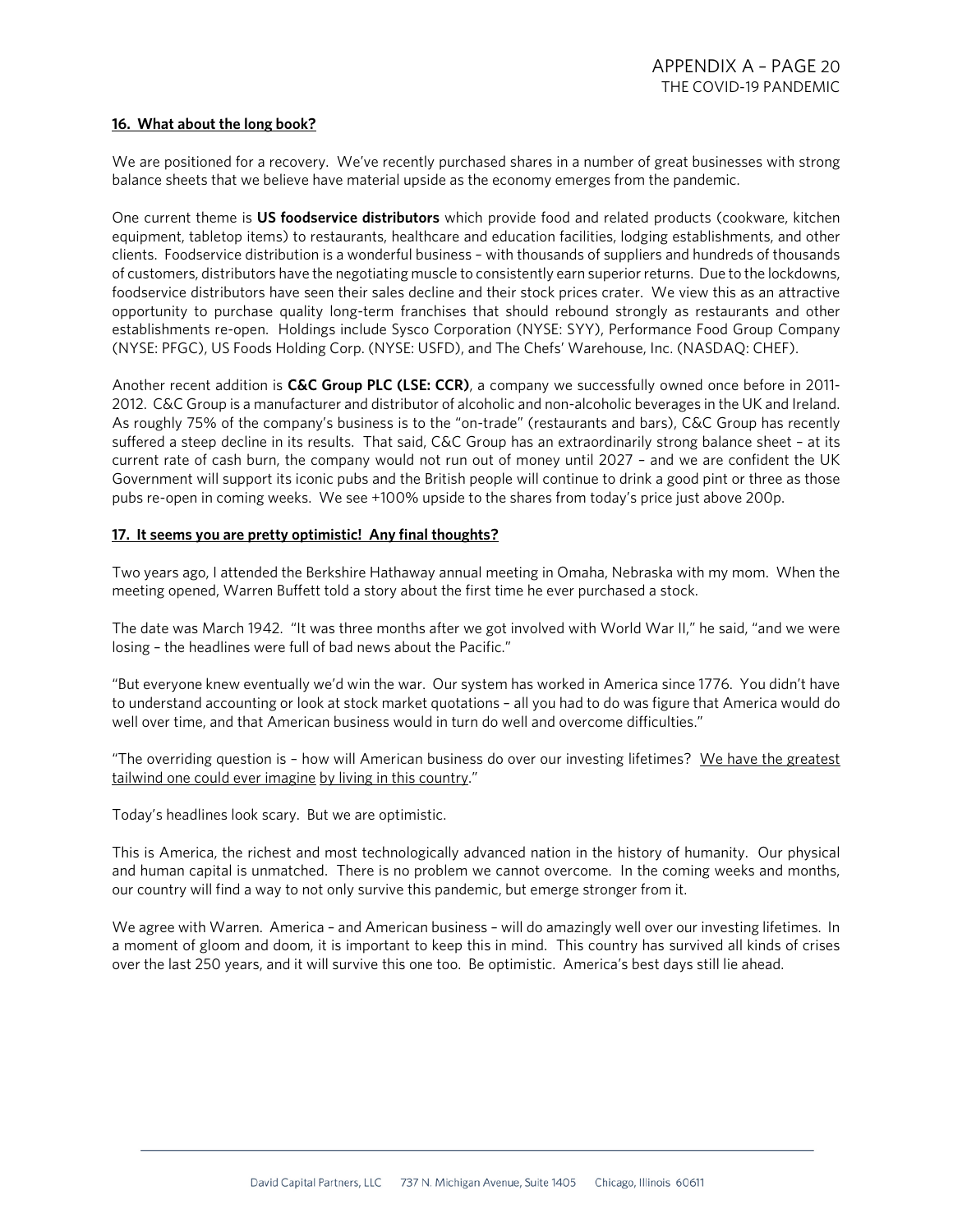## **The COVID-19 Pandemic Reference List**

"When SARS Ended" in The New Yorker <https://www.newyorker.com/culture/personal-history/when-sars-ended>

Articles on "reinfections" in South Korea

- [https://www.bloomberg.com/news/articles/2020-04-09/coronavirus-may-reactivate-in-cured-patients](https://www.bloomberg.com/news/articles/2020-04-09/coronavirus-may-reactivate-in-cured-patients-korean-cdc-says?sref=t2aWmjm4)[korean-cdc-says?sref=t2aWmjm4](https://www.bloomberg.com/news/articles/2020-04-09/coronavirus-may-reactivate-in-cured-patients-korean-cdc-says?sref=t2aWmjm4)
- [https://thehill.com/changing-america/well-being/medical-advances/495646-no-evidence-of](https://thehill.com/changing-america/well-being/medical-advances/495646-no-evidence-of-coronavirus-reinfections-south)[coronavirus-reinfections-south](https://thehill.com/changing-america/well-being/medical-advances/495646-no-evidence-of-coronavirus-reinfections-south)

## Article on the Abbott serology test

• [https://www.geekwire.com/2020/univ-washington-ramps-abbott-labs-really-fantastic-test-covid-19](https://www.geekwire.com/2020/univ-washington-ramps-abbott-labs-really-fantastic-test-covid-19-antibodies/) [antibodies/](https://www.geekwire.com/2020/univ-washington-ramps-abbott-labs-really-fantastic-test-covid-19-antibodies/)

Unexplained surge in the CDC data <https://data.cdc.gov/NCHS/Weekly-Counts-of-Deaths-by-State-and-Select-Causes/muzy-jte6>

Study by researchers at Cornell/Penn State/Montana State on the infection multiplier <https://www.medrxiv.org/content/10.1101/2020.04.01.20050542v3.full.pdf>

#### Complete population surveys

- <https://www.medrxiv.org/content/10.1101/2020.04.22.20074286v3.full.pdf>
- [https://people.com/health/more-than-80-percent-cruise-ship-passengers-who-had-coronavirus-didnt](https://people.com/health/more-than-80-percent-cruise-ship-passengers-who-had-coronavirus-didnt-show-symptoms/)[show-symptoms/](https://people.com/health/more-than-80-percent-cruise-ship-passengers-who-had-coronavirus-didnt-show-symptoms/)
- [https://www.tysonfoods.com/news/news-releases/2020/6/tyson-foods-inc-releases-results-covid-19](https://www.tysonfoods.com/news/news-releases/2020/6/tyson-foods-inc-releases-results-covid-19-testing-berry-street-facility) [testing-berry-street-facility](https://www.tysonfoods.com/news/news-releases/2020/6/tyson-foods-inc-releases-results-covid-19-testing-berry-street-facility)
- [https://www.barrons.com/news/most-sailors-on-us-carrier-with-covid-19-are-asymptomatic-](https://www.barrons.com/news/most-sailors-on-us-carrier-with-covid-19-are-asymptomatic-01587175205)[01587175205](https://www.barrons.com/news/most-sailors-on-us-carrier-with-covid-19-are-asymptomatic-01587175205)
- [https://www.reuters.com/article/us-health-coronavirus-prisons-testing-in/in-four-u-s-state-prisons](https://www.reuters.com/article/us-health-coronavirus-prisons-testing-in/in-four-u-s-state-prisons-nearly-3300-inmates-test-positive-for-coronavirus-96-without-symptoms-idUSKCN2270RX)[nearly-3300-inmates-test-positive-for-coronavirus-96-without-symptoms-idUSKCN2270RX](https://www.reuters.com/article/us-health-coronavirus-prisons-testing-in/in-four-u-s-state-prisons-nearly-3300-inmates-test-positive-for-coronavirus-96-without-symptoms-idUSKCN2270RX)
- <https://arxiv.org/ftp/arxiv/papers/2006/2006.08471.pdf>

## Analyses on cross-resistance

- [https://www.cell.com/cell/pdf/S0092-8674\(20\)30610-3.pdf](https://www.cell.com/cell/pdf/S0092-8674(20)30610-3.pdf)
- <https://unherd.com/2020/06/karl-friston-up-to-80-not-even-susceptible-to-covid-19/>
- <https://www.biorxiv.org/content/10.1101/2020.05.26.115832v1.full.pdf>

## Antibody test results

- <https://www.nytimes.com/2020/04/23/nyregion/coronavirus-antibodies-test-ny.html>
- <https://www.nytimes.com/2020/04/21/health/coronavirus-antibodies-california.html>
- <https://www.miamiherald.com/news/coronavirus/article242260406.html>
- [https://www.wral.com/coronavirus/antibody-study-shows-more-people-infected-with-coronavirus-in-nc](https://www.wral.com/coronavirus/antibody-study-shows-more-people-infected-with-coronavirus-in-nc-than-numbers-show/19150903/)[than-numbers-show/19150903/](https://www.wral.com/coronavirus/antibody-study-shows-more-people-infected-with-coronavirus-in-nc-than-numbers-show/19150903/)
- [https://www.reuters.com/article/us-health-coronavirus-spain/spanish-antibody-study-suggests-5-of](https://www.reuters.com/article/us-health-coronavirus-spain/spanish-antibody-study-suggests-5-of-population-affected-by-coronavirus-idUSKBN22P1IK)[population-affected-by-coronavirus-idUSKBN22P1IK](https://www.reuters.com/article/us-health-coronavirus-spain/spanish-antibody-study-suggests-5-of-population-affected-by-coronavirus-idUSKBN22P1IK)
- <https://www.voanews.com/europe/british-health-ministry-says-17-londoners-had-virus>

## Denmark's Chief Epidemiologist commenting on "second waves"

[https://www.reuters.com/article/us-health-coronavirus-denmark/second-virus-wave-very-unlikely-in](https://www.reuters.com/article/us-health-coronavirus-denmark/second-virus-wave-very-unlikely-in-denmark-says-expert-idUSKBN22O15L)[denmark-says-expert-idUSKBN22O15L](https://www.reuters.com/article/us-health-coronavirus-denmark/second-virus-wave-very-unlikely-in-denmark-says-expert-idUSKBN22O15L)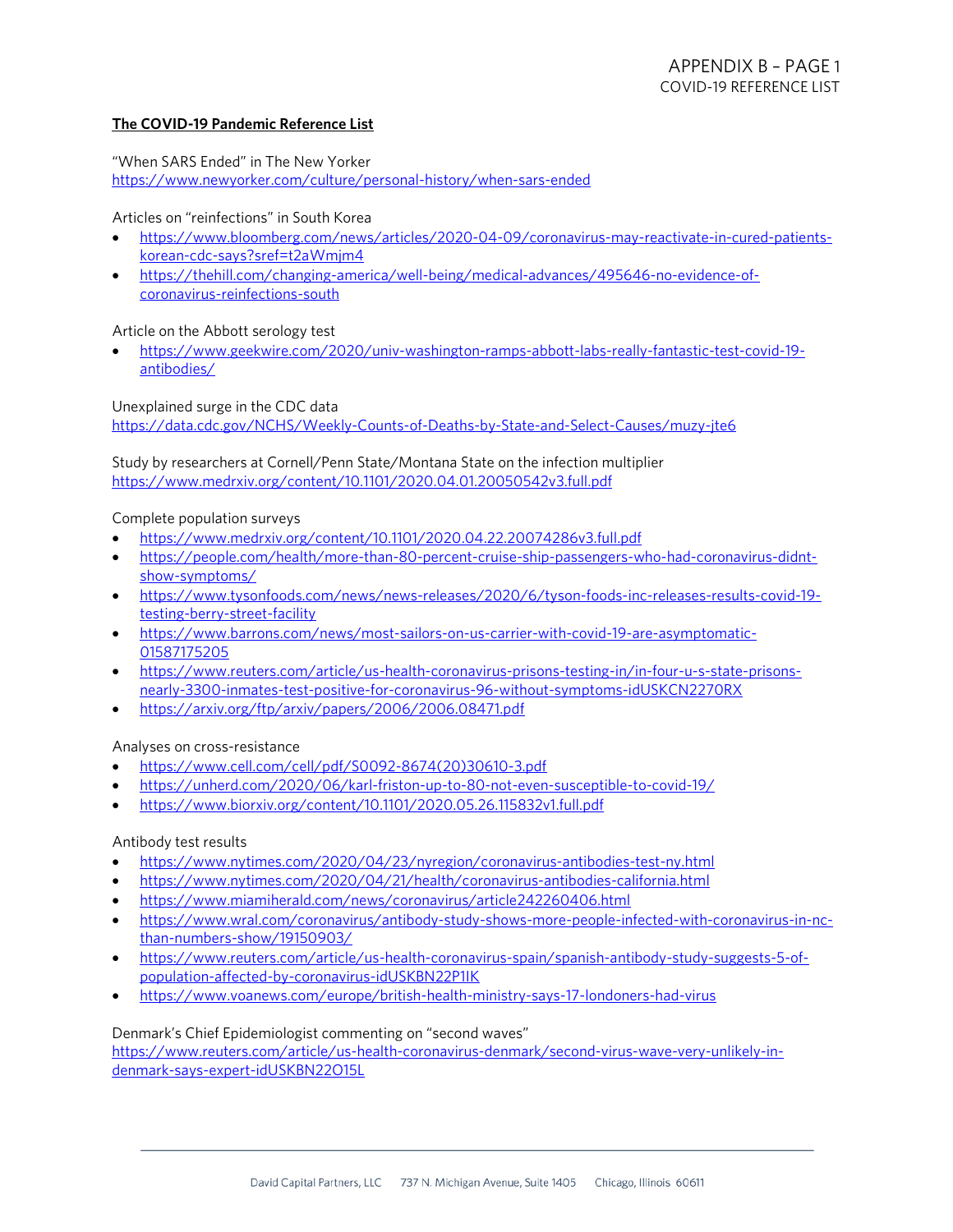British medical journal description of the sudden occurrence of a common cold in Antarctica <https://www.ncbi.nlm.nih.gov/pmc/articles/PMC2130424/pdf/jhyg00082-0026.pdf>

Pre-pandemic epidemiological literature on NPI's

- [https://pdfs.semanticscholar.org/253a/1b891323cc7538ee4b2aaabf1bab3033ac73.pdf?\\_ga=2.15364722.5](https://pdfs.semanticscholar.org/253a/1b891323cc7538ee4b2aaabf1bab3033ac73.pdf?_ga=2.15364722.593714272.1592336374-773531307.1592336374) [93714272.1592336374-773531307.1592336374](https://pdfs.semanticscholar.org/253a/1b891323cc7538ee4b2aaabf1bab3033ac73.pdf?_ga=2.15364722.593714272.1592336374-773531307.1592336374)
- <https://www.ncbi.nlm.nih.gov/pmc/articles/PMC3291414/pdf/05-1370.pdf>
- <https://www.ncbi.nlm.nih.gov/pmc/articles/PMC3291415/pdf/05-1371.pdf>
- <https://www.ncbi.nlm.nih.gov/pmc/articles/PMC2040158/pdf/1471-2458-7-208.pdf>
- [https://www.cdc.gov/flu/pandemic-resources/pdf/community\\_mitigation-sm.pdf](https://www.cdc.gov/flu/pandemic-resources/pdf/community_mitigation-sm.pdf)
- [https://www.jeffco.us/DocumentCenter/View/21726/Physical-interventions-to-interrupt-the-spread-of](https://www.jeffco.us/DocumentCenter/View/21726/Physical-interventions-to-interrupt-the-spread-of-respiratory-viruses)[respiratory-viruses](https://www.jeffco.us/DocumentCenter/View/21726/Physical-interventions-to-interrupt-the-spread-of-respiratory-viruses)
- <https://www.cdc.gov/mmwr/volumes/66/rr/pdfs/rr6601.pdf>
- <https://apps.who.int/iris/bitstream/handle/10665/329438/9789241516839-eng.pdf?ua=1>

"How Iceland Beat The Coronavirus" in The New Yorker <https://www.newyorker.com/magazine/2020/06/08/how-iceland-beat-the-coronavirus>

Google Mobility Data <https://www.google.com/covid19/mobility/>

The COVID Tracking Project Data [https://www.covidtracking.com](https://www.covidtracking.com/)

New York Times article on the importance of viral dosage to eventual health outcome <https://www.nytimes.com/2020/04/01/opinion/coronavirus-viral-dose.html>

Governor Cuomo on "shocking" NY survey of hospital admissions [https://www.cnbc.com/2020/05/06/ny-gov-cuomo-says-its-shocking-most-new-coronavirus](https://www.cnbc.com/2020/05/06/ny-gov-cuomo-says-its-shocking-most-new-coronavirus-hospitalizations-are-people-staying-home.html)[hospitalizations-are-people-staying-home.html](https://www.cnbc.com/2020/05/06/ny-gov-cuomo-says-its-shocking-most-new-coronavirus-hospitalizations-are-people-staying-home.html)

Financial Times article discussing treatment protocol for Lombardy vs. Veneto <https://www.ft.com/content/9c75d47f-49ee-4613-add1-a692b97d95d3>

Study on Italy's outsized fatalities from antibiotic-resistant bacteria <https://www.thelancet.com/action/showPdf?pii=S1473-3099%2818%2930605-4>

Articles on Italy's policy to send C19-positive patients to nursing homes <https://www.trtworld.com/magazine/the-massacre-of-italy-s-elderly-nursing-home-residents-35575>

NY order mandating nursing homes accept C19-positive patients [https://web.archive.org/web/20200407103413/https://coronavirus.health.ny.gov/system/files/documents/](https://web.archive.org/web/20200407103413/https:/coronavirus.health.ny.gov/system/files/documents/2020/03/doh_covid19-_nhadmissionsreadmissions_-032520.pdf) [2020/03/doh\\_covid19-\\_nhadmissionsreadmissions\\_-032520.pdf](https://web.archive.org/web/20200407103413/https:/coronavirus.health.ny.gov/system/files/documents/2020/03/doh_covid19-_nhadmissionsreadmissions_-032520.pdf)

Articles on NY's policy

- [https://www.wsj.com/articles/new-york-sent-recovering-coronavirus-patients-to-nursing-homes-it-was](https://www.wsj.com/articles/new-york-sent-recovering-coronavirus-patients-to-nursing-homes-it-was-a-fatal-error-11589470773)[a-fatal-error-11589470773](https://www.wsj.com/articles/new-york-sent-recovering-coronavirus-patients-to-nursing-homes-it-was-a-fatal-error-11589470773)
- <https://apnews.com/5ebc0ad45b73a899efa81f098330204c>
- [https://www.propublica.org/article/fire-through-dry-grass-andrew-cuomo-saw-covid-19-threat-to](https://www.propublica.org/article/fire-through-dry-grass-andrew-cuomo-saw-covid-19-threat-to-nursing-homes-then-he-risked-adding-to-it)[nursing-homes-then-he-risked-adding-to-it](https://www.propublica.org/article/fire-through-dry-grass-andrew-cuomo-saw-covid-19-threat-to-nursing-homes-then-he-risked-adding-to-it)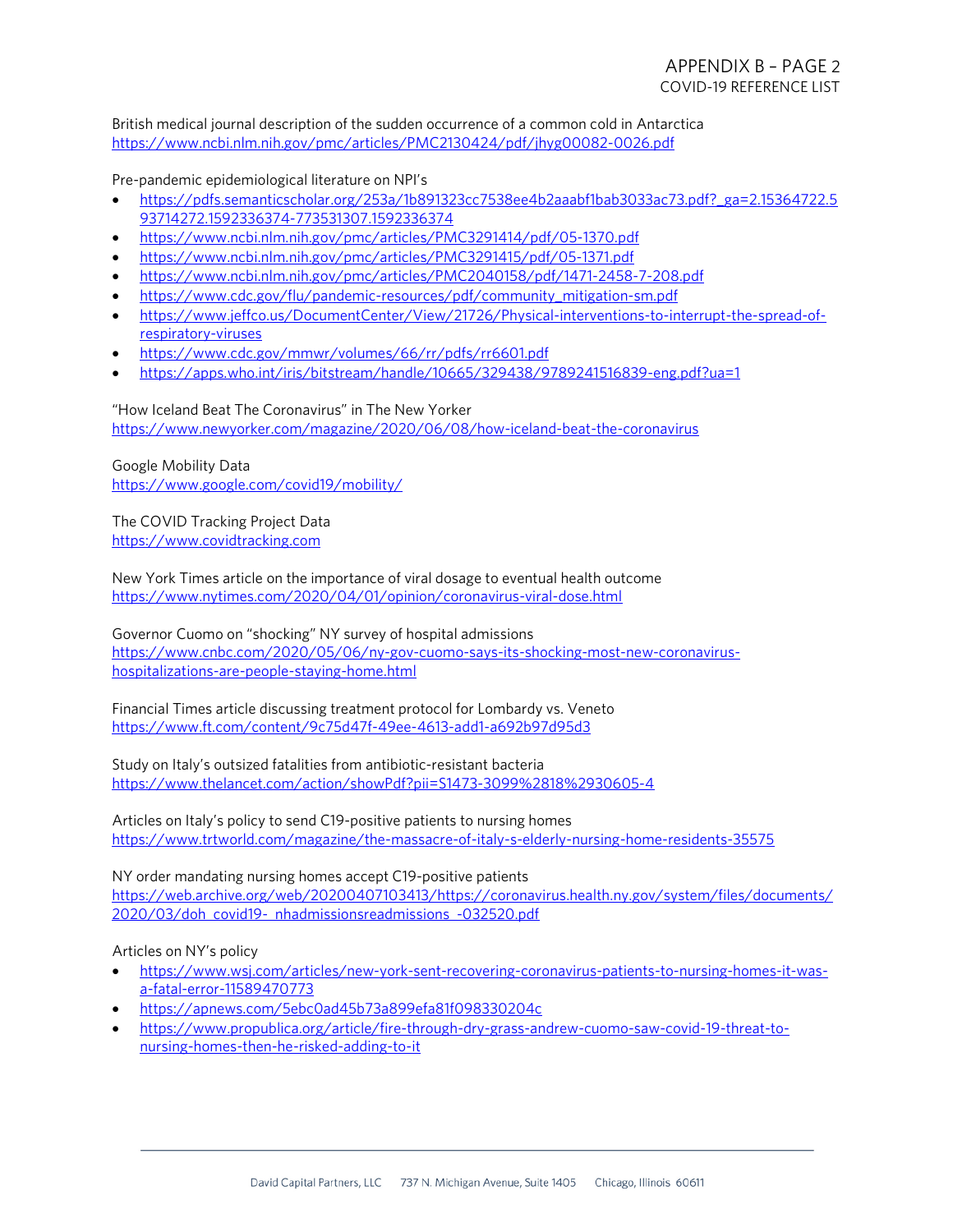## C19 fatality rates in NYC vs. Stockholm

- <https://jamanetwork.com/journals/jama/fullarticle/2765184>
- <https://www.svt.se/nyheter/inrikes/over-80-procent-overlever-intensivvarden>

### State and county-level data sources

- <https://www.maricopa.gov/5460/Coronavirus-Disease-2019>
- <https://txdshs.maps.arcgis.com/apps/opsdashboard/index.html#/0d8bdf9be927459d9cb11b9eaef6101f>
- <http://www.miamidade.gov/information/library/2020-06-24-new-normal-dashboard.pdf>

### Articles on cross-border infections

- <https://www.nytimes.com/2020/06/07/us/coronavirus-border-mexico-california-el-centro.html>
- <https://khn.org/news/covid-19-overwhelms-border-icus/>

#### WHO repeating Chinese talking points

<https://twitter.com/WHO/status/1217043229427761152>

Wired article on re-opening schools

<https://www.wired.com/story/the-case-for-reopening-schools/>

#### Outdoor transmission of C19

- <https://medicalxpress.com/news/2020-04-sunlight-coronavirus-quickly-scientists.html>
- <https://www.medrxiv.org/content/10.1101/2020.02.28.20029272v2>
- <https://www.medrxiv.org/content/10.1101/2020.04.04.20053058v1.full.pdf>

#### Studies on Vitamin D deficiency related to C19

- <https://www.medrxiv.org/content/10.1101/2020.04.08.20058578v4.full.pdf>
- [https://www.thelancet.com/pdfs/journals/landia/PIIS2213-8587\(20\)30183-2.pdf](https://www.thelancet.com/pdfs/journals/landia/PIIS2213-8587(20)30183-2.pdf)
- <https://link.springer.com/content/pdf/10.1007/s40520-020-01570-8.pdf>

### Interviews with Dr. Michael Osterholm

- [https://www.rev.com/blog/transcripts/joe-rogan-michael-osterholm-podcast-transcript-infectious](https://www.rev.com/blog/transcripts/joe-rogan-michael-osterholm-podcast-transcript-infectious-disease-expert-talks-coronavirus)[disease-expert-talks-coronavirus](https://www.rev.com/blog/transcripts/joe-rogan-michael-osterholm-podcast-transcript-infectious-disease-expert-talks-coronavirus)
- [https://www.thenewatlantis.com/publications/a-coronavirus-winter-michael-t-osterholm-on-the-road](https://www.thenewatlantis.com/publications/a-coronavirus-winter-michael-t-osterholm-on-the-road-ahead)[ahead](https://www.thenewatlantis.com/publications/a-coronavirus-winter-michael-t-osterholm-on-the-road-ahead)

Texas Medical Center's real-time COVID-19 hospital data <https://www.tmc.edu/coronavirus-updates/>

Imperial College's flawed study on March 16 that precipitated lockdowns <https://www.imperial.ac.uk/media/imperial-college/medicine/mrc-gida/2020-03-16-COVID19-Report-9.pdf>

Article discussing the Imperial College study's error-riddled code [https://www.dailymail.co.uk/news/article-8327641/Coronavirus-modelling-Professor-Neil-Ferguson-branded](https://www.dailymail.co.uk/news/article-8327641/Coronavirus-modelling-Professor-Neil-Ferguson-branded-mess-experts.html)[mess-experts.html](https://www.dailymail.co.uk/news/article-8327641/Coronavirus-modelling-Professor-Neil-Ferguson-branded-mess-experts.html)

Critique of the IHME model

[https://www.statnews.com/2020/04/17/influential-covid-19-model-uses-flawed-methods-shouldnt-guide](https://www.statnews.com/2020/04/17/influential-covid-19-model-uses-flawed-methods-shouldnt-guide-policies-critics-say/)[policies-critics-say/](https://www.statnews.com/2020/04/17/influential-covid-19-model-uses-flawed-methods-shouldnt-guide-policies-critics-say/)

Governor Cuomo discussing the failure of forecasting models [https://www.forbes.com/sites/sethcohen/2020/05/26/we-all-failed--the-real-reason-behind-ny-governor](https://www.forbes.com/sites/sethcohen/2020/05/26/we-all-failed--the-real-reason-behind-ny-governor-andrew-cuomos-surprising-confession/#346a2c006fa5)[andrew-cuomos-surprising-confession/#346a2c006fa5](https://www.forbes.com/sites/sethcohen/2020/05/26/we-all-failed--the-real-reason-behind-ny-governor-andrew-cuomos-surprising-confession/#346a2c006fa5)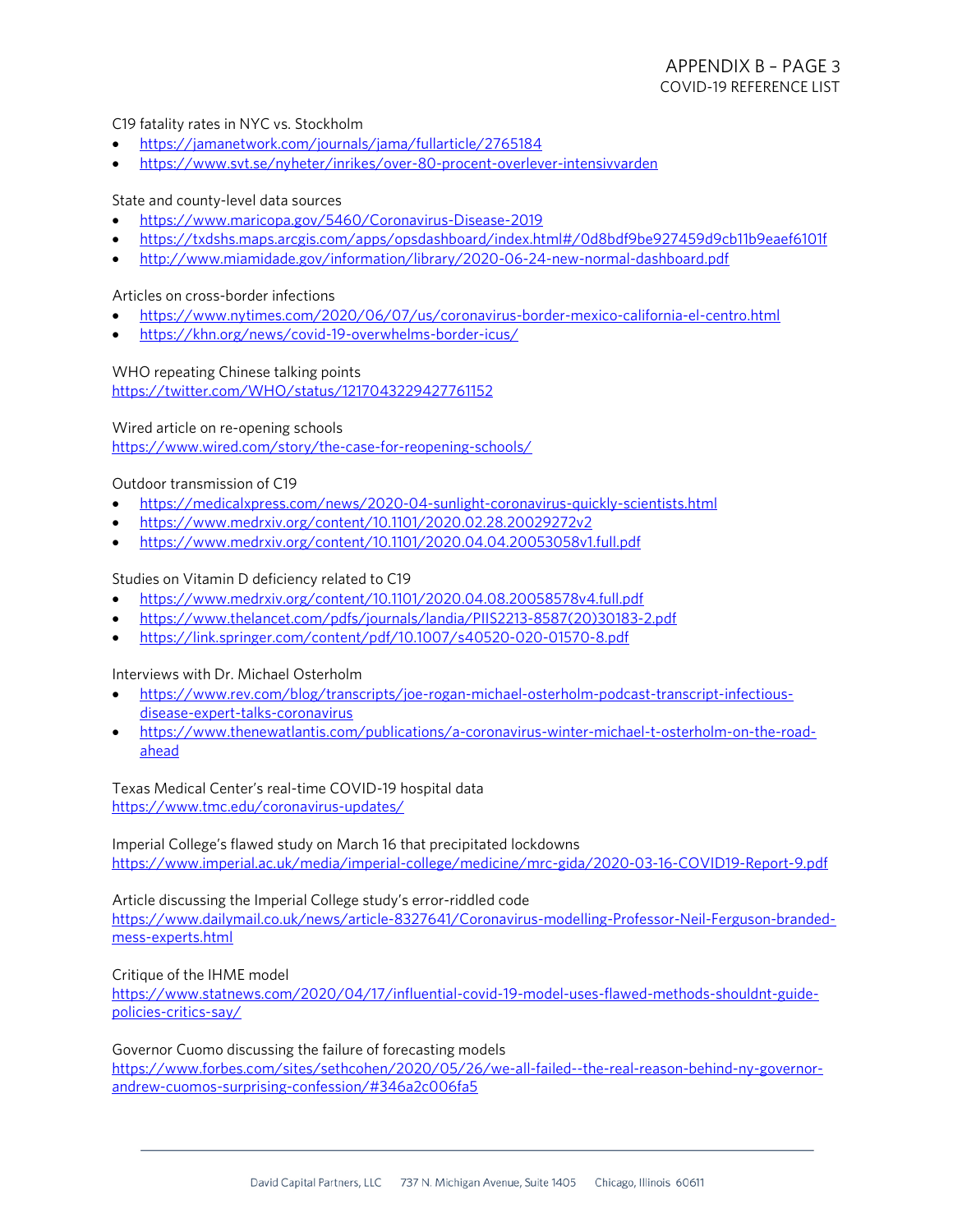The "revisionist history" studies from Columbia University, Cal-Berkeley, and Imperial College

- <https://www.medrxiv.org/content/10.1101/2020.05.15.20103655v2.full.pdf>
- [https://www.nature.com/articles/s41586-020-2404-8\\_reference.pdf](https://www.nature.com/articles/s41586-020-2404-8_reference.pdf)
- [https://www.nature.com/articles/s41586-020-2405-7\\_reference.pdf](https://www.nature.com/articles/s41586-020-2405-7_reference.pdf)

A profile on Professor Sunetra Gupta in The Wall Street Journal <https://www.wsj.com/articles/britains-professor-reopen-11591376796>

Article discussing Norway's conclusion it should not have locked down <https://www.pressreader.com/uk/the-sunday-telegraph/20200531/281887300524029>

Articles on the closure of the USNS Comfort and field hospitals in Central Park and the Javits Center

- [https://news.usni.org/2020/04/27/hospital-ship-comfort-ends-nyc-covid-19-mission-after-treating-182](https://news.usni.org/2020/04/27/hospital-ship-comfort-ends-nyc-covid-19-mission-after-treating-182-patients) [patients](https://news.usni.org/2020/04/27/hospital-ship-comfort-ends-nyc-covid-19-mission-after-treating-182-patients)
- [https://www.cbsnews.com/news/field-hospital-that-treated-coronavirus-patients-in-central-park-to](https://www.cbsnews.com/news/field-hospital-that-treated-coronavirus-patients-in-central-park-to-close/)[close/](https://www.cbsnews.com/news/field-hospital-that-treated-coronavirus-patients-in-central-park-to-close/)
- <https://www.fox5ny.com/news/medical-facility-at-javits-center-to-close-may-1>

The CDC's "best estimate" for COVID-19 IFR <https://www.cdc.gov/coronavirus/2019-ncov/hcp/planning-scenarios-h.pdf>

The CDC's fact sheet and fatality estimate for the flu

- <https://www.cdc.gov/flu/about/keyfacts.htm>
- <https://www.cdc.gov/flu/about/burden/index.html>

## Support for plasma transfusion as a treatment for C19

- <https://abc7ny.com/mayo-clinic-plasma-study-coronavirus-covid-19/6255655/>
- [https://mayoclinicproceedings.org/pb/assets/raw/Health%20Advance/journals/jmcp/jmcp\\_ft95\\_6\\_8.pd](https://mayoclinicproceedings.org/pb/assets/raw/Health%20Advance/journals/jmcp/jmcp_ft95_6_8.pdf) [f](https://mayoclinicproceedings.org/pb/assets/raw/Health%20Advance/journals/jmcp/jmcp_ft95_6_8.pdf)
- <https://jamanetwork.com/journals/jama/fullarticle/2763983>
- <https://www.pnas.org/content/pnas/117/17/9490.full.pdf>

Support for the combo therapy as a treatment for C19

- <https://pgibertie.files.wordpress.com/2020/04/2020.04.15-journal-manuscript-final.pdf>
- <https://www.preprints.org/manuscript/202005.0057/v1>
- [https://www.mediterranee-infection.com/wp](https://www.mediterranee-infection.com/wp-content/uploads/2020/03/Hydroxychloroquine_final_DOI_IJAA.pdf)[content/uploads/2020/03/Hydroxychloroquine\\_final\\_DOI\\_IJAA.pdf](https://www.mediterranee-infection.com/wp-content/uploads/2020/03/Hydroxychloroquine_final_DOI_IJAA.pdf)
- <https://www.mediterranee-infection.com/wp-content/uploads/2020/04/MS.pdf>
- <https://www.medrxiv.org/content/10.1101/2020.05.02.20080036v1.full.pdf>

US leaders discussing "whatever it takes" stimulus

- [https://www.whitehouse.gov/briefings-statements/remarks-president-trump-vice-president-pence](https://www.whitehouse.gov/briefings-statements/remarks-president-trump-vice-president-pence-members-coronavirus-task-force-press-briefing-13/)[members-coronavirus-task-force-press-briefing-13/](https://www.whitehouse.gov/briefings-statements/remarks-president-trump-vice-president-pence-members-coronavirus-task-force-press-briefing-13/)
- [https://www.cbsnews.com/news/coronavirus-economy-jerome-powell-federal-reserve-chairman-60](https://www.cbsnews.com/news/coronavirus-economy-jerome-powell-federal-reserve-chairman-60-minutes/) [minutes/](https://www.cbsnews.com/news/coronavirus-economy-jerome-powell-federal-reserve-chairman-60-minutes/)
- <https://apnews.com/836b6963c7f67b0095d5f226030a1b7b>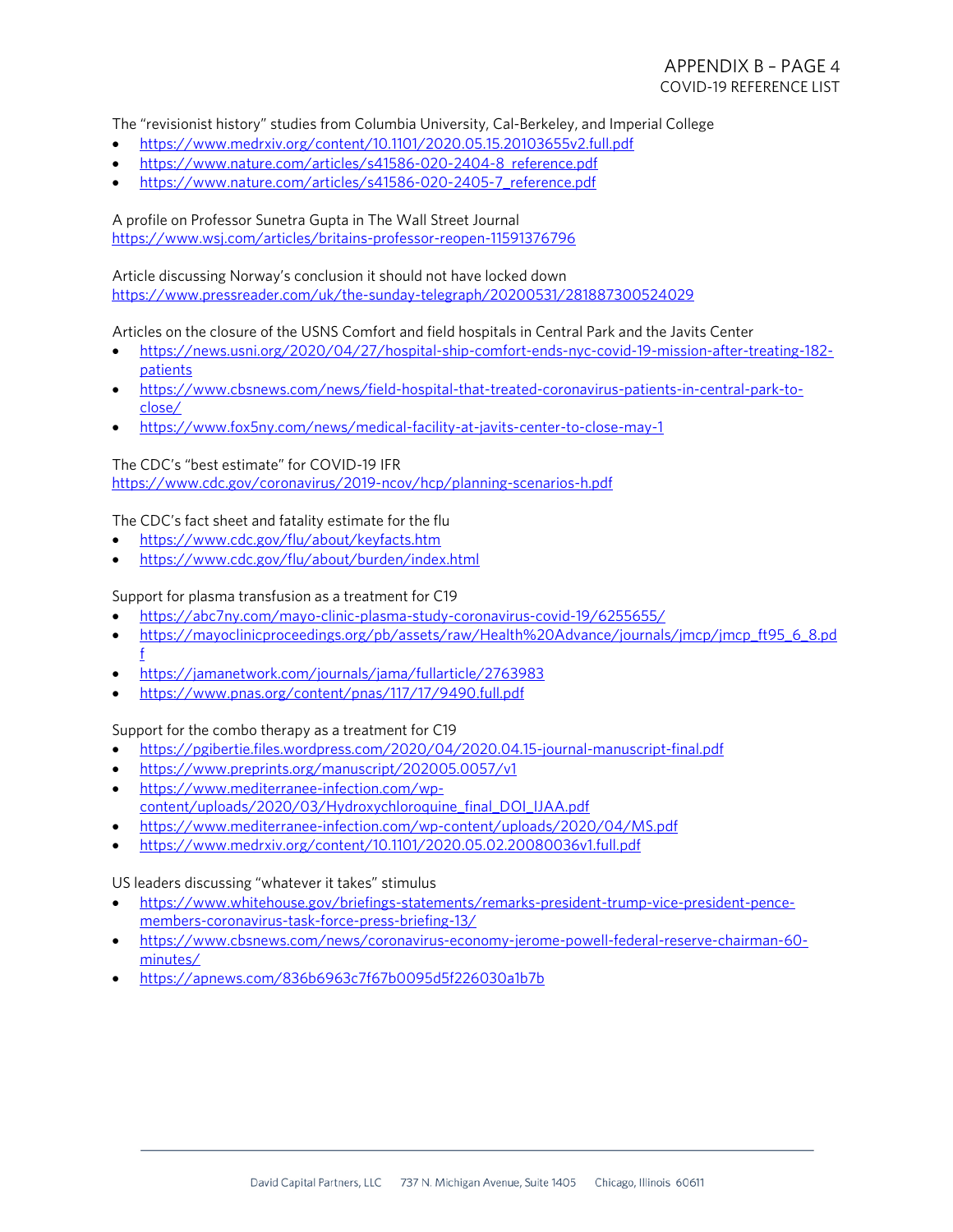

## **DISCLAIMER**

The information contained herein regarding David Capital Partners, LLC ("**David Capital Partners**") is confidential and proprietary and intended only for use by the recipient. The information contained herein is not complete, and does not contain certain material information about hedge funds, including important disclosures and risk factors associated with an investment in hedge funds, and is subject to change without notice. This document is not intended to be, nor should it be construed or used as, an offer to sell, or a solicitation of any offer to buy, shares or limited partnership interests in any hedge fund managed by David Capital Partners. If any offer is made, it shall be pursuant to a definitive Confidential Private Offering Memorandum prepared by or on behalf of a specific hedge fund which contains detailed information concerning the investment terms and the risks, fees, and expenses associated with an investment in that hedge fund. Neither the United States Securities and Exchange Commission nor any state securities administrator has approved or disapproved, passed on, or endorsed the merits of these securities.

No assurances can be given that any hedge fund's investment objectives will be achieved, and investment results may vary substantially month to month. **Past performance cannot assure any level of future results.** Actual returns for each investor may be different due to timing of investments.

The R-Squared statistic is a correlation metric shown herein for discussion purposes. Market index information shown herein, such as that of the S&P 500, the Russell 2000, and the HFRX Global Hedge Fund Index, are included to show relative market performance for the periods indicated and not as standards of comparison as these are unmanaged, broadly based indices which differ in numerous respects from the portfolio composition a hedge fund. Market index information was compiled from sources that David Capital Partners believes to be reliable. No representation or guarantee is made hereby with respect to the accuracy or completeness of such data.

Examples of specific discrete investments are included to illustrate the investment process of David Capital Partners and strategies it may use. A fund's portfolio typically will contain a much larger number of positions than the examples; accordingly, the examples are not intended to indicate overall performance of a fund.

Hedge funds: (1) often engage in leveraging and other speculative investment practices that may increase the risk of investment loss; (2) can be highly illiquid; (3) are not required to provide periodic pricing or valuation information to investors; (4) may involve complex tax structures and delays in distributing important tax information; (5) are not subject to the same regulatory requirements as mutual funds; (6) often charge high fees; and (7) are suitable only for sophisticated investors that meet certain financial requirements.